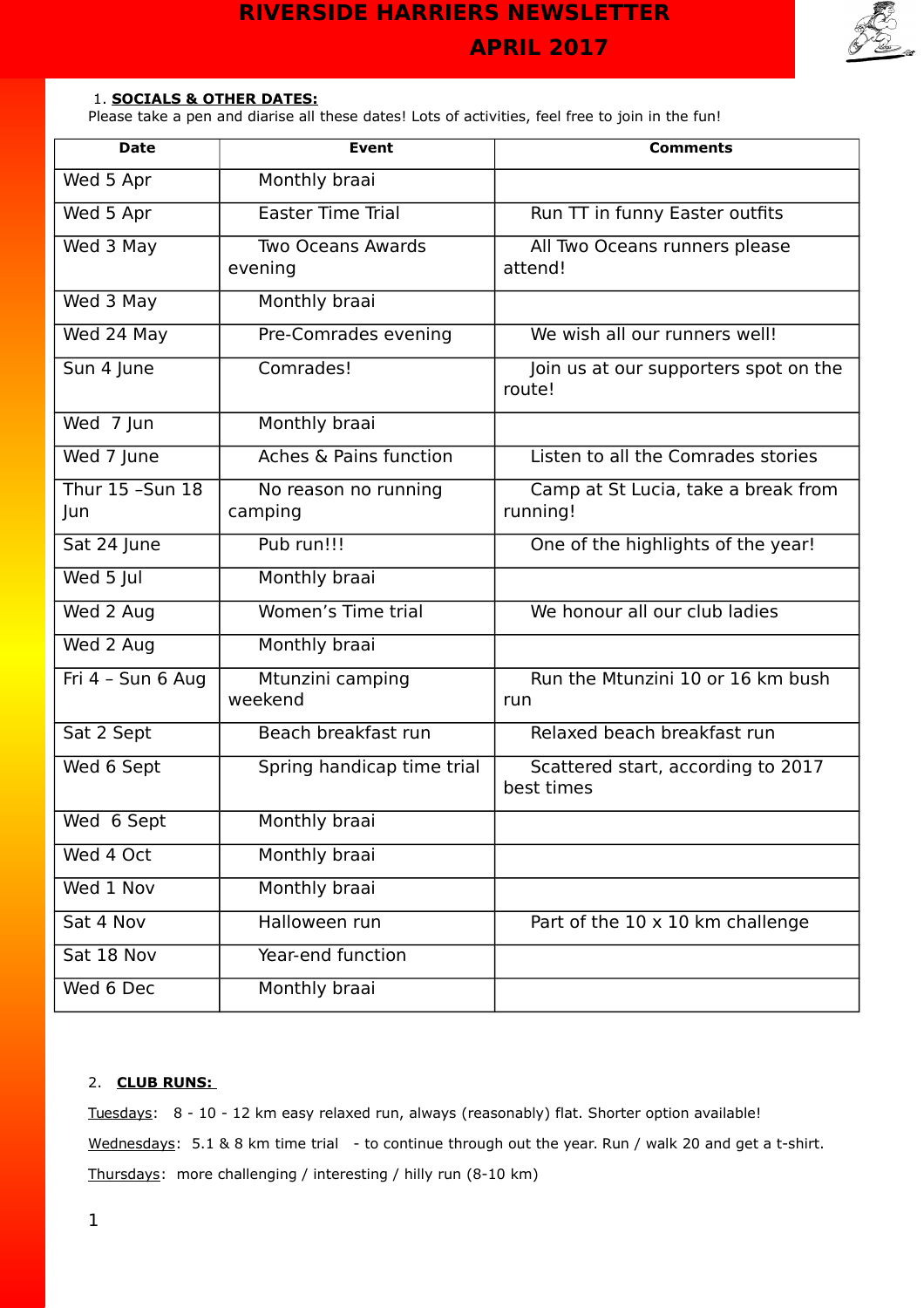

#### Saturdays: **As per weekly mails**, keeping the race calendar in mind

So members have a choice of 4 weekly runs at the club.

Saturday club runs will continue, as per the weekly schedules, with shorter options, each Saturday, starting at **05h30.**

#### 3. **GENERAL:**

The 2017 race dates are available, for detailed information, it can also be viewed at the eventtiming website. We are also on Facebook (Riverside Harriers) - there are many pictures of races and social events. The main club website is also up and running : www.riversidesports.co.za

The 2017 Time Trial Challenge has started on **Wednesday 11 January** and will "run" to the last Wednesday before 2017 year - end function, run / walk 20 or more time trials, earn a shirt.

Once again, a request to members to please give us feedback about races, times etc – we welcome all contributions.

In 2011 we introduced a monthly award: "Member of the Month" – The committee will decide on the winner, it could be for a PB, a good time trial, first race, etc, - the February Member of the Month Award goes to **Andries Nkuna**, for his 2 hr 42 in the Sydenham 32 km, his 3 hr 26 at the Hillcrest marathon and his PB of 3 hr 20 in the Pmb marathon, congratulations!

A reminder, when we participate in road races under the control of ASA / KZNA, we have to wear proper club kit, ie club vest and **red** shorts, longs, skorts or leggings.

To date, we have 34 entries for Comrades, 16 for Two Oceans 56 km and 17 for Two Oceans 21 km.

For safety reasons, please wear contact details, as well as medical information on your wrist or shoe, eg visit www.iceid.co.za.

#### **Dates to remember**:

#### 1. **No Reason No Running Camping at St Lucia**:

a. Thur 15 – Sun 18 June (Fri 16 is public holiday) – camp as many nights as you want;

- 2. Sugarloaf camp site, St Lucia
- 3. Cost R110 pppn
- 4. Sites have electricity

5. One of the days we arrange a visit to Cape Vidal – game viewing, birding, picnic, snorkel, fish, play Fris bee, relax…

#### 2. **Mtunzini Camping:**

- a. Fri 4 Sun 6 (or Wed 9 Aug public holiday) camp as many nights as you want;
- 2. Camp in Umlalazi nature reserve
- 3. Cost R110 pppn
- 4. Sites have electricity
- 5. We play a relaxed 9 holes of golf on Saturday 5 Aug;
- 6. We run the Mtunzini Bush run (10 or 16 km) on Sunday 6 Aug
- 7. The rest of the time we simply mingle, chill, walk, sit, fish, braai and relax!

Important note: we as Riverside Harriers promote a policy of NO LITTERING – so during races, please try and throw sachets in the allocated bins or boxes, even if you have to run with an empty sachet to the next water table.

#### \*\*\*\*\*\*\*\*\*\*\*\*\*\*\*\*\*\*\*\*\*\*\*\*\*\*\*\*\*\*\*\*\*

The 2017 **MOST MILEAGE** competition has started - this is a fun competition, anybody can participate, simply send us your monthly mileage (running races, training, walking - not treadmill running, sleepwalking, swimming, cycling!). Mileage must be received before the 15th of the next month, or you forfeit the km's for that month. There is a trophy for the winner!! As an incentive, Certificates will be awarded to runners achieving more than 1000 km, and walkers who do more than 500 km. The 2016 winner was **Nicola Hewitt.**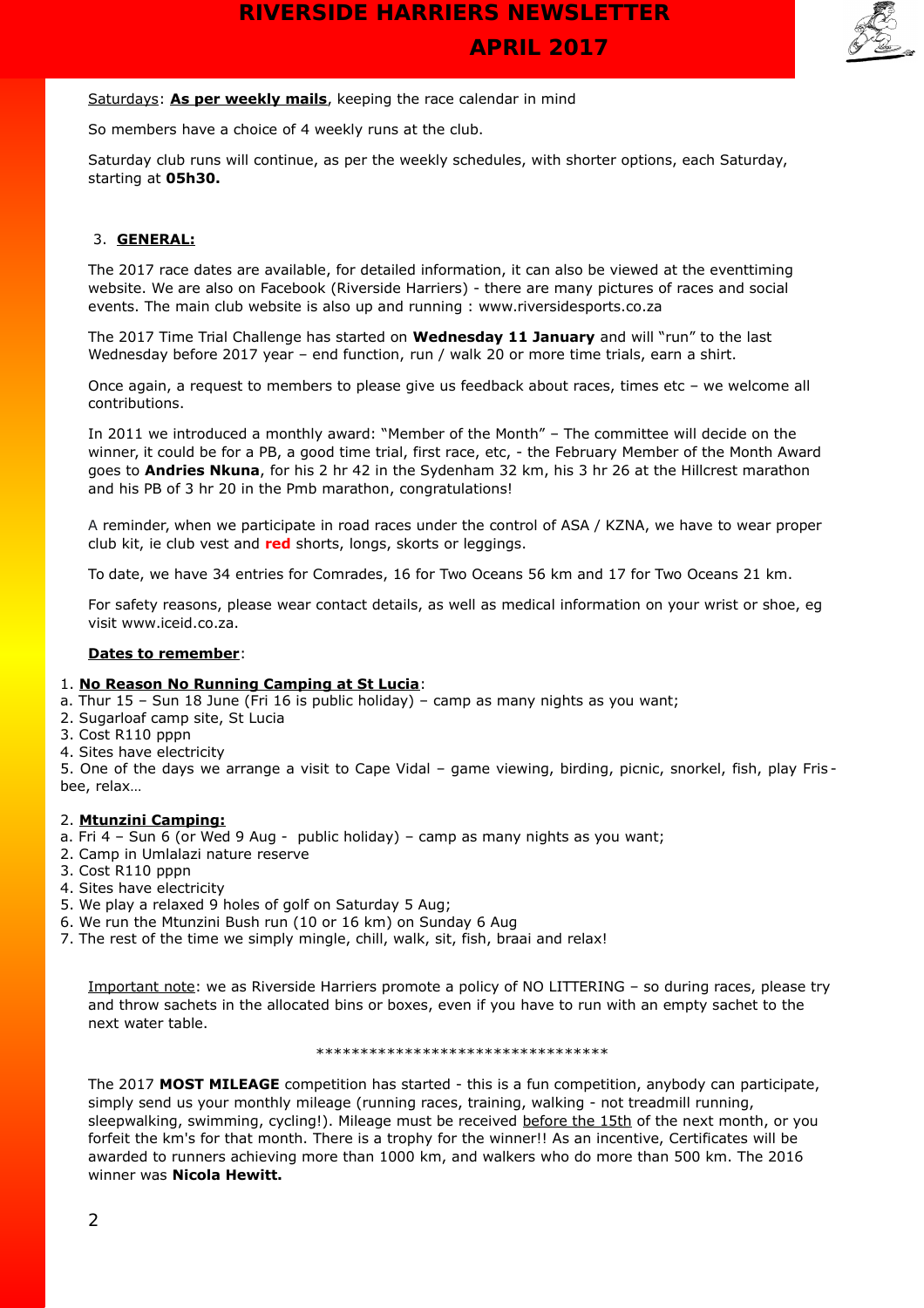

| Name                   | Jan    | Feb    | Total  |
|------------------------|--------|--------|--------|
| Ampie Niehaus          | 345    | 248    | 593    |
| Tarryn Payne           | 328    | 260    | 588    |
| Jana Niehaus           | 346    | 230    | 576    |
| Jaco Smith             | 187.79 | 362.51 | 550.3  |
| Chris Nossek           | 239    | 274    | 513    |
| Dave Elliott           | 269.9  | 233    | 502.9  |
| Andrea Moroney         | 236    | 225    | 461    |
| Ivan Freese            | 183.01 | 216.69 | 399.7  |
| Pam Jones              | 152    | 243    | 395    |
| <b>Chantel Robins</b>  |        |        | 388.5  |
|                        | 129.5  | 259    |        |
| Johann van Rooyen      | 186    | 190    | 376    |
| Lee-Anne Steward       | 195.67 | 172.3  | 367.97 |
| Clare Mangan           | 171    | 191    | 362    |
| Rob Goldman            | 163    | 165    | 328    |
| Candice Jenkinson      | 136.1  | 183.1  | 319.2  |
| Nicola Hewitt          | 180    | 139    | 319    |
| Greg Labuscagne        | 152.4  | 164.29 | 316.69 |
| Gale Viljoen           | 151    | 152    | 303    |
| <b>Baron Combrinck</b> | 131.56 | 169.08 | 300.64 |
| Gloria Bowles          | 133    | 165    | 298    |
| Andries Nkuna          | 86     | 201    | 287    |
| Ted Liddiatt           | 149    | 137.2  | 286.2  |
| Margie Liddiatt        | 144    | 137.2  | 281.2  |
| <b>Helen Marshall</b>  | 130.34 | 134.09 | 264.43 |
| Elsie du Buisson       | 145.7  | 92.3   | 238    |
| Dave Nicholls (W)      | 129    | 119    | 248    |
| <b>Alison Chadwick</b> | 128    | 122    | 250    |
| Emile Streicher        | 106    | 134    | 240    |
| Sally Goldman          | 124    | 110    | 234    |
| Michelle Maharaj       | 87.13  | 115.73 | 202.86 |
| Jane Stott             | 114.7  | 81.8   | 196.5  |
| Leslie Ogle            | 136.5  | 59     | 195.5  |
| Chris Doorasamy        | 85     | 80.5   | 165.5  |
| Angie Potgieter        | 126    | 0      | 126    |
| Brett ward             | 91     | 72     | 163    |
| Jacqui Bowles          | 52     | 105    | 157    |
|                        |        |        |        |
| 3                      |        |        |        |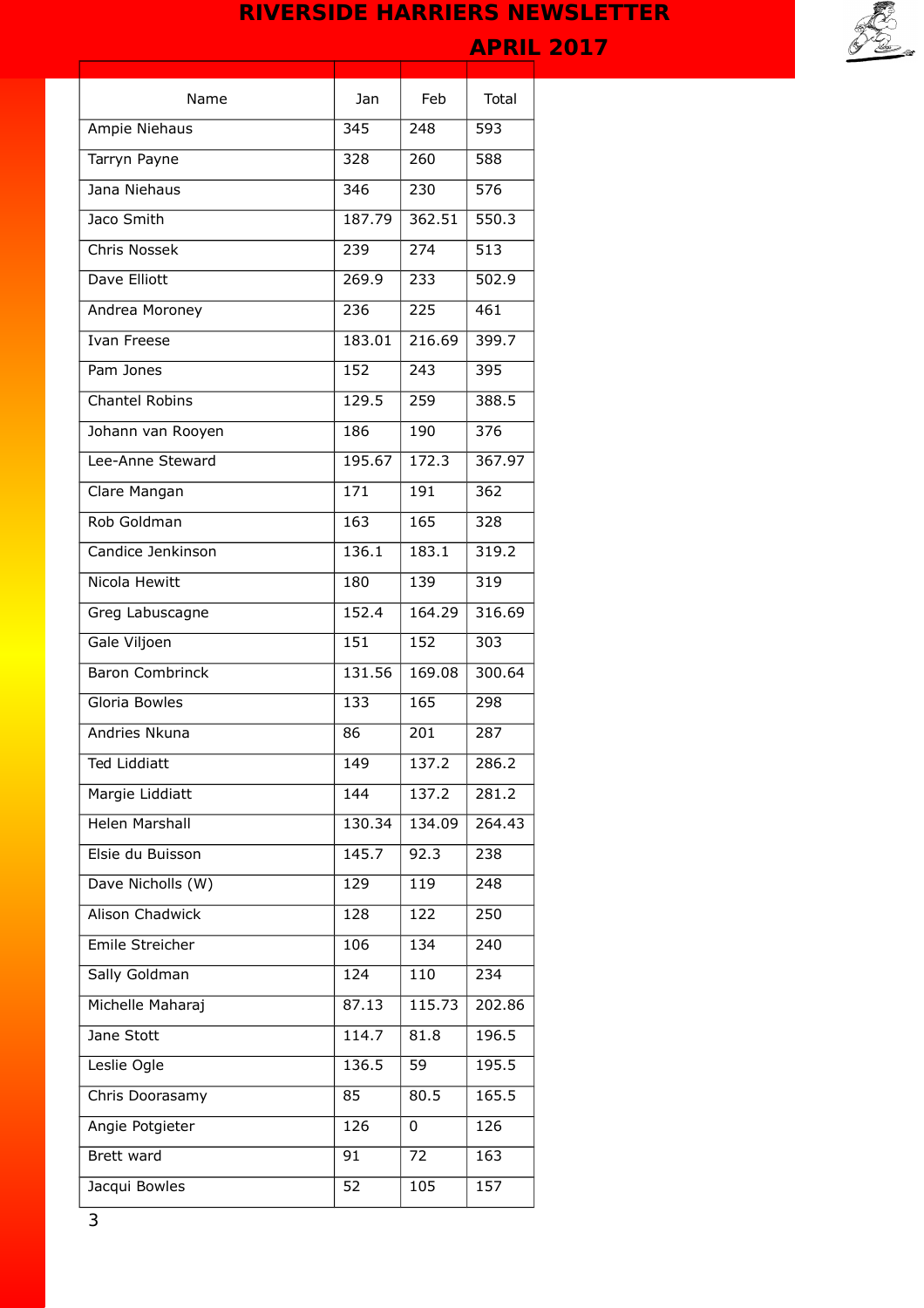**APRIL 2017** 



| Margaret Marshall    | 52     | 103   | 155    |
|----------------------|--------|-------|--------|
| leff lenkinson       | 78     | 75.6  | 153.6  |
| Rob Scholtz          | 79     | 65    | 144    |
| Rosslyn Doorasamy    | 56     | 69    | 125    |
| Janis Nicholls (W)   | 65     | 40    | 105    |
| Simone Liebenberg    | 104.28 |       | 104.28 |
| Barry Marshall (W)   | 68     | 35    | 103    |
| <b>Fiona Calitz</b>  | 102.29 |       | 102.29 |
| Angela Lardant       | 38.59  | 50.08 | 88.67  |
| Tracy Blakeway (W)   | 73     |       | 73     |
| Sumita Ramgareeb (W) | 20     | 50    | 70     |
| Scott Couper         | 0      | 66    | 66     |
| Michele Lardant      | 28     |       | 28     |

#### 4. **The 2017 10x10 Challenge**

To encourage members to **participate** in 10 km races, we have introduced a 10 km competition in 2010: THE 10 X 10 KM CHALLENGE - participate in these 10 nominated 10 km events, earn 2 points for participating, earn  $\frac{1}{1}$  point for every time you improve your previous best time, then we will have the 10 km King at the end of the competition. Everybody welcome to participate. The 2016 winner was **Brett Ward**. **Please send us your times, in case we do not get race results**.

- 1. 22 Jan : Kearsney
- 2. 19 March : Stella
- 3. 9 April : Durban City 10 km
- 4. 14 May : Starling Plumbers
- 5. 9 July : Forest Hills
- 6. 13 Aug : Supa Mama (Savages)
- 7. 10 Sept : SAPS
- 8. 8 Oct : KZN 10 Km champs
- 9. 22 Oct : Merewent

10 4 Nov : Own 10 km run - no bonus points for best times, only 2 points for taking part.

| <b>Na</b> me             | Kear  | Stel  | Stel | <b>Dbn</b> | <b>Star</b> | For | Sav | SAPS | <b>KZN</b> | Mere | Own | Total |
|--------------------------|-------|-------|------|------------|-------------|-----|-----|------|------------|------|-----|-------|
| Michelle Maharaj         | 70:50 | 69:18 |      |            |             |     |     |      |            |      |     |       |
| <b>Candice Jenkinson</b> | 66:36 | 64:19 |      |            |             |     |     |      |            |      |     |       |
| Mandy Skye               | 67:37 | 59:20 |      |            |             |     |     |      |            |      |     |       |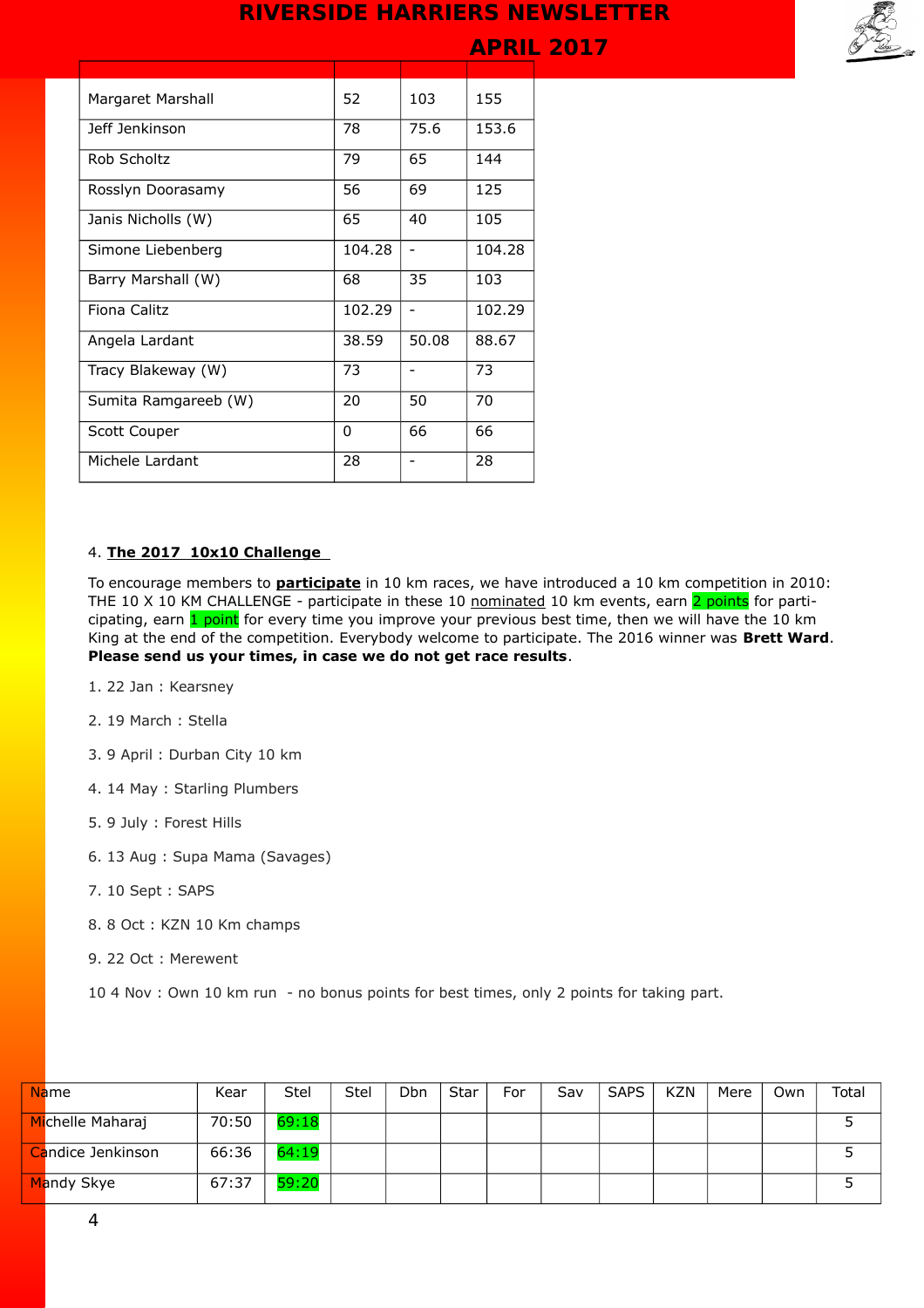| Clare Mangan           | 68:53      | 64:10                    |  |  |  |  | 5               |
|------------------------|------------|--------------------------|--|--|--|--|-----------------|
| <b>Di</b> Cilliers     | 71:03      | 69:44                    |  |  |  |  | 5               |
| Jacqui Bowles          | 71:27      | 66:39                    |  |  |  |  | $\overline{5}$  |
| <b>Kim Robinson</b>    | 71:42      | 68:19                    |  |  |  |  | $\overline{5}$  |
| Emile Streicher        | 72:18      | 60:48                    |  |  |  |  | $\overline{5}$  |
| Noreen Everton         | 73:46      | 69:43                    |  |  |  |  | $\overline{5}$  |
| Margie Liddiatt        | 74:31      | 68:24                    |  |  |  |  | $\overline{5}$  |
| <b>Ted Liddiatt</b>    | 74:49      | 65:23                    |  |  |  |  | $\overline{5}$  |
| Jane Stott             | 75:32      | 69:56                    |  |  |  |  | $\overline{5}$  |
| <b>Alison Chadwick</b> | 75:53      | 69:43                    |  |  |  |  | $\overline{5}$  |
| <b>Gloria Bowles</b>   | 77:19      | 74:30                    |  |  |  |  | $\overline{5}$  |
| <b>Ellie Gillies</b>   | 79:27      | 75:59                    |  |  |  |  | 5               |
| <b>Fiona Calitz</b>    | 80:25      | 75:59                    |  |  |  |  | $\overline{5}$  |
| Michele Lardant        | 83:01      | 76:04                    |  |  |  |  | 5               |
| Tarryn Stubbs          | 84:08      | 78:34                    |  |  |  |  | 5               |
|                        |            |                          |  |  |  |  |                 |
| Patrick Rostenne       | 89:20      | 88:58                    |  |  |  |  | $\overline{5}$  |
| Leslie Ogle            | 98:07      | 86:53                    |  |  |  |  | $\overline{5}$  |
| Angela Lardant         | 100:4<br>5 | 86:27                    |  |  |  |  | 5               |
| Elsie du Buisson       | 81:09      | 77:03                    |  |  |  |  | $5\overline{)}$ |
| Juanita Sutton         | 98:08      | 83:56                    |  |  |  |  | $\overline{5}$  |
| Dave Nicholls          | 104:4<br>8 | 89:08                    |  |  |  |  | 5               |
| Wessel Cronje          | 50:21      | $\overline{\phantom{a}}$ |  |  |  |  | $\overline{2}$  |
| Claire Kotze           | 75:31      | $\overline{\phantom{a}}$ |  |  |  |  | $\overline{2}$  |
| <b>Brett Ward</b>      | 72:07      | $\overline{\phantom{a}}$ |  |  |  |  | $\overline{2}$  |
| Jaco v Schalkwyk       | 72:18      |                          |  |  |  |  | $\overline{2}$  |
| Zaheera Kahn           | 58:45      | $\overline{\phantom{a}}$ |  |  |  |  | $\overline{2}$  |
| <b>Helen Marshall</b>  | 77:26      | $\overline{\phantom{a}}$ |  |  |  |  | $\overline{2}$  |
| <b>Bronwyn Kirk</b>    | 77:43      | $\overline{\phantom{a}}$ |  |  |  |  | $\overline{2}$  |
| Robin Kotze            | 78:08      | $\overline{\phantom{a}}$ |  |  |  |  | $\overline{2}$  |
| Jeff Jenkinson         | 66:40      | $\overline{\phantom{a}}$ |  |  |  |  | $\overline{2}$  |
| Dawid Cronje           | 47:07      | $\blacksquare$           |  |  |  |  | $\overline{2}$  |
| <b>Brent Payne</b>     | 82:51      | $\overline{\phantom{a}}$ |  |  |  |  | $\overline{2}$  |
| Gale Viljoen           | 85:01      | $\overline{\phantom{a}}$ |  |  |  |  | $\overline{2}$  |
| Sarah McVicar          | 84:07      | $\overline{\phantom{a}}$ |  |  |  |  | $\overline{2}$  |
|                        |            |                          |  |  |  |  |                 |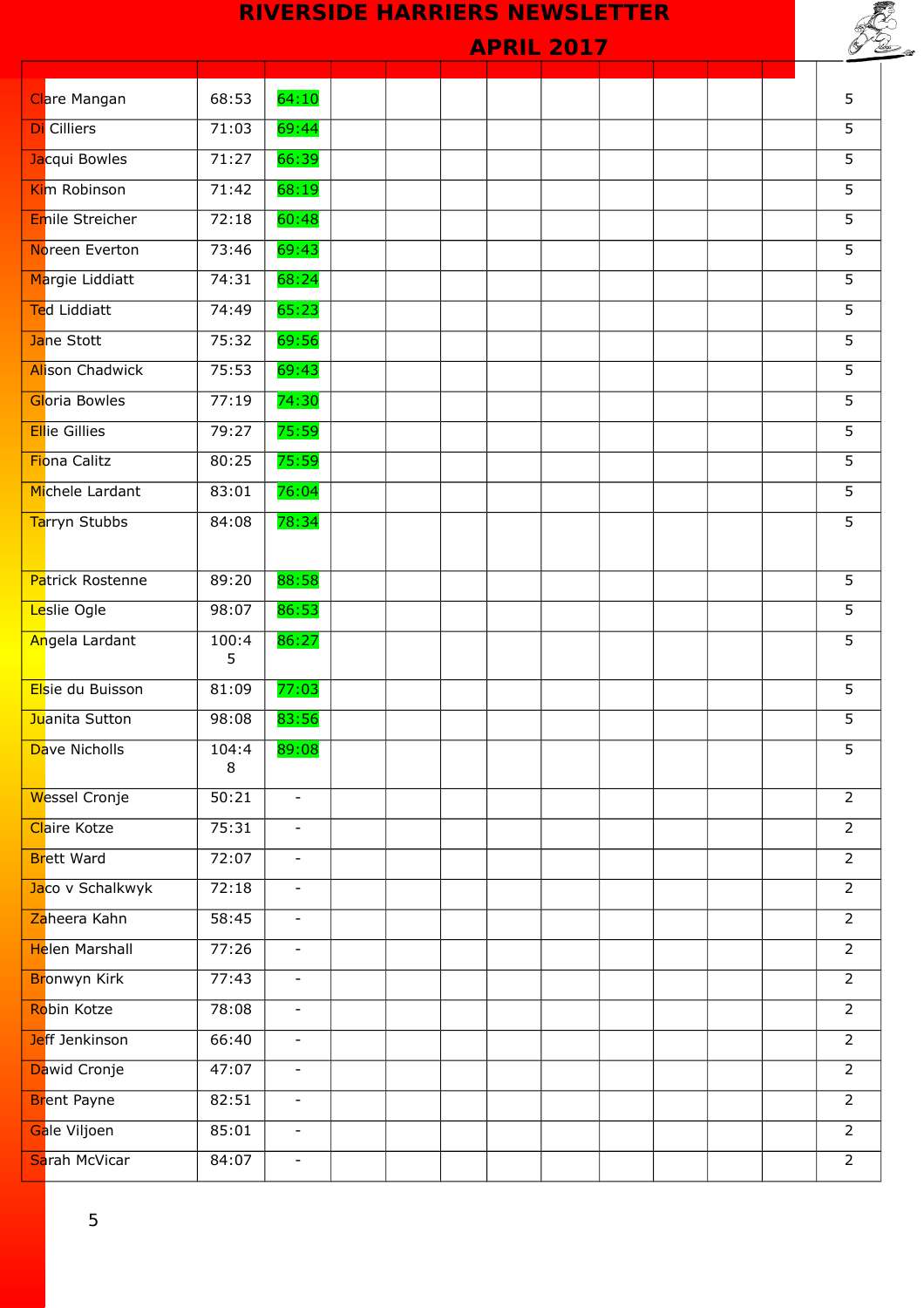| <b>RIVERSIDE HARRIERS NEWSLETTER</b> |                          |                          |  |  |  |  |  |  |                |  |
|--------------------------------------|--------------------------|--------------------------|--|--|--|--|--|--|----------------|--|
| <b>APRIL 2017</b>                    |                          |                          |  |  |  |  |  |  |                |  |
|                                      |                          |                          |  |  |  |  |  |  |                |  |
| <b>Tracy Blakeway</b>                | 100:4<br>$\overline{4}$  |                          |  |  |  |  |  |  | $\overline{2}$ |  |
| Janis Nicholls                       | 104:5<br>$\mathbf{1}$    | $\overline{\phantom{a}}$ |  |  |  |  |  |  | $\overline{2}$ |  |
| Nicola Hewitt                        | $\mathbf{r}$             | 53:52                    |  |  |  |  |  |  | $\overline{2}$ |  |
| <b>Chantek Robins</b>                | $\overline{\phantom{a}}$ | 54:03                    |  |  |  |  |  |  | $\overline{2}$ |  |
| <b>Fiona Hoareau</b>                 | $\equiv$                 | 63:32                    |  |  |  |  |  |  | $\overline{2}$ |  |
| <b>Lindsey Speirs</b>                | $\overline{\phantom{a}}$ | 63:51                    |  |  |  |  |  |  | $\overline{2}$ |  |
| <b>Angie Potgieter</b>               | $\overline{\phantom{a}}$ | 64:15                    |  |  |  |  |  |  | $\overline{2}$ |  |
| <b>Keswyn Mackintosh</b>             | $\overline{\phantom{a}}$ | 64:19                    |  |  |  |  |  |  | $\overline{2}$ |  |
| Dave Berry                           | $\sim$                   | 64:58                    |  |  |  |  |  |  | $\overline{2}$ |  |
| Cari Dickerson                       | $\blacksquare$           | 66:11                    |  |  |  |  |  |  | $\overline{2}$ |  |
| Joelene Wilson                       | $\overline{\phantom{a}}$ | 68:35                    |  |  |  |  |  |  | $\overline{2}$ |  |
| Sarah Malherbe                       | $\sim$                   | 68:43                    |  |  |  |  |  |  | $\overline{2}$ |  |
| Janine Fokkens                       | $\overline{\phantom{a}}$ | 81:25                    |  |  |  |  |  |  | $\overline{2}$ |  |
| <b>Carol Williams</b>                | $\overline{\phantom{a}}$ | 87:31                    |  |  |  |  |  |  | $\overline{2}$ |  |
| Karen Mordecai Jones                 | $\blacksquare$           | 88:12                    |  |  |  |  |  |  | $\overline{2}$ |  |
| Ntsakisi Malabie                     | $\overline{\phantom{a}}$ | 91:07                    |  |  |  |  |  |  | $\overline{2}$ |  |
| Neela Naidoo                         | $\blacksquare$           | 91:15                    |  |  |  |  |  |  | $\overline{2}$ |  |

### **5. Race Results:**

#### **Pmb 10, 21 & 42 km : 26 February 2017:**

| Pos  | Name                   | Time – 42 km |
|------|------------------------|--------------|
| 267  | Andries NKUNA          | 03:20:07     |
| 429  | <b>Geoffrey SPEIRS</b> | 03:33:40     |
| 694  | David ELLIOTT          | 03:52:28     |
| 746  | <b>Stephen HEUER</b>   | 03:54:47     |
| 831  | Alain TSCHUDIN         | 03:57:48     |
| 911  | <b>Chris NOSSEK</b>    | 04:01:43     |
| 1006 | Zaheera KHAN           | 04:07:26     |
| 1092 | Caron BOTHA            | 04:12:23     |
| 1399 | Leigh MCKENNA          | 04:27:41     |
| 1482 | Andrea MORONEY         | 04:30:49     |
| 1522 | Dohann VAN ROOYEN      | 04:32:53     |
| 1772 | <b>Ivan FREESE</b>     | 04:44:13     |
|      |                        |              |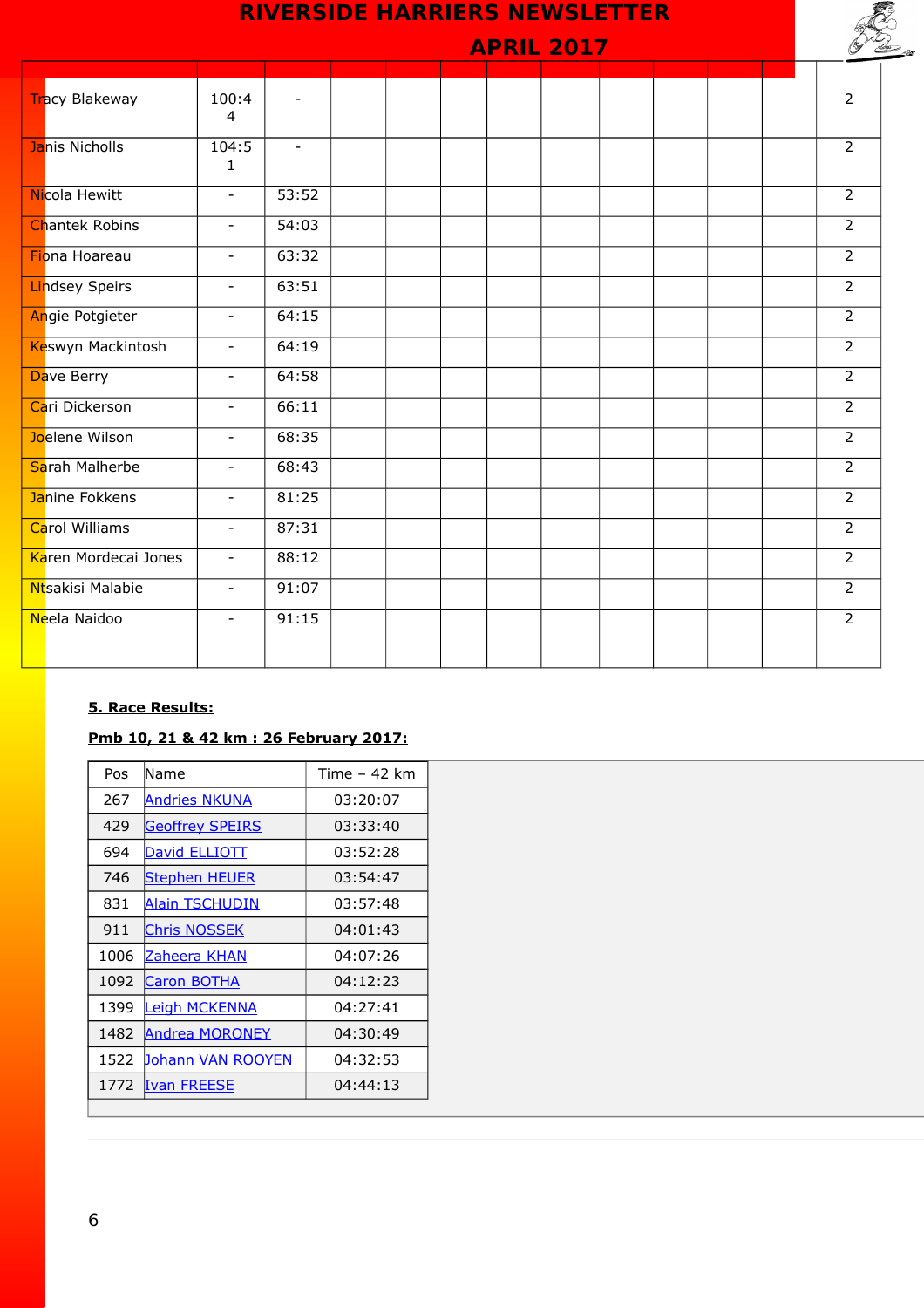

| Pos  | Name                     | Time- 21 km |
|------|--------------------------|-------------|
| 590  | Kate RICH                | 02:12:10    |
| 690  | <b>Jacqueline BOWLES</b> | 02:16:29    |
| 710  | Taron RIDSDALE           | 02:17:28    |
| 780  | <b>Jeffrey JENKINSON</b> | 02:20:59    |
| 781  | <b>Candice JENKINSON</b> | 02:21:01    |
| 885  | Helen MARSHALL           | 02:25:40    |
| 907  | Gloria BOWLES            | 02:26:27    |
| 1102 | <b>Michelle SUKHRAJ</b>  | 02:35:39    |
| 1103 | <b>Eleanor GILLIES</b>   | 02:35:41    |
| 1151 | Fiona Elsie CALITZ       | 02:38:52    |
| 1152 | <b>Viljoen GALE</b>      | 02:38:55    |
| 1324 | <b>Elsie DU BUISSON</b>  | 02:48:45    |
| 1447 | <b>Tezz OLDS</b>         | 02:58:47    |
| 1450 | <b>Juanita SUTTON</b>    | 02:59:01    |
| 1542 | <b>Sarah MCVICAR</b>     | 03:07:49    |
| 1550 | Dave NICHOLLS            | 03:09:06    |

| Pos | Name           | Time $-10$ km |
|-----|----------------|---------------|
|     | Angela LARDANT | 01:23:47      |

#### **Umgeni Water 15, 32 & 42 km : 12 March 2017:**

| Pos | Name                 | Time $-42$ km |
|-----|----------------------|---------------|
| 140 | <b>Shaun MANNING</b> | 04:10:21      |
| 276 | <b>Rob GOLDMAN</b>   | 05:09:18      |

| Pos | Name                  | Tine $-32$ km |
|-----|-----------------------|---------------|
| 92  | Chris NOSSEK          | 03:05:00      |
| 109 | <b>Lawrence AVIS</b>  | 03:08:55      |
| 266 | Candice JENKINSON     | 03:45:27      |
| 277 | Kate RICH             | 03:50:24      |
| 312 | <b>Noreen EVERTON</b> | 04:06:59      |
| 313 | <b>Helen MARSHALL</b> | 04:07:01      |
| 318 | <b>Bronwyn KIRK</b>   | 04:09:55      |

| Pos | <b>Name</b>             | Time $-15$ km |
|-----|-------------------------|---------------|
| 103 | <b>Nichole HARIADIS</b> | 01:31:57      |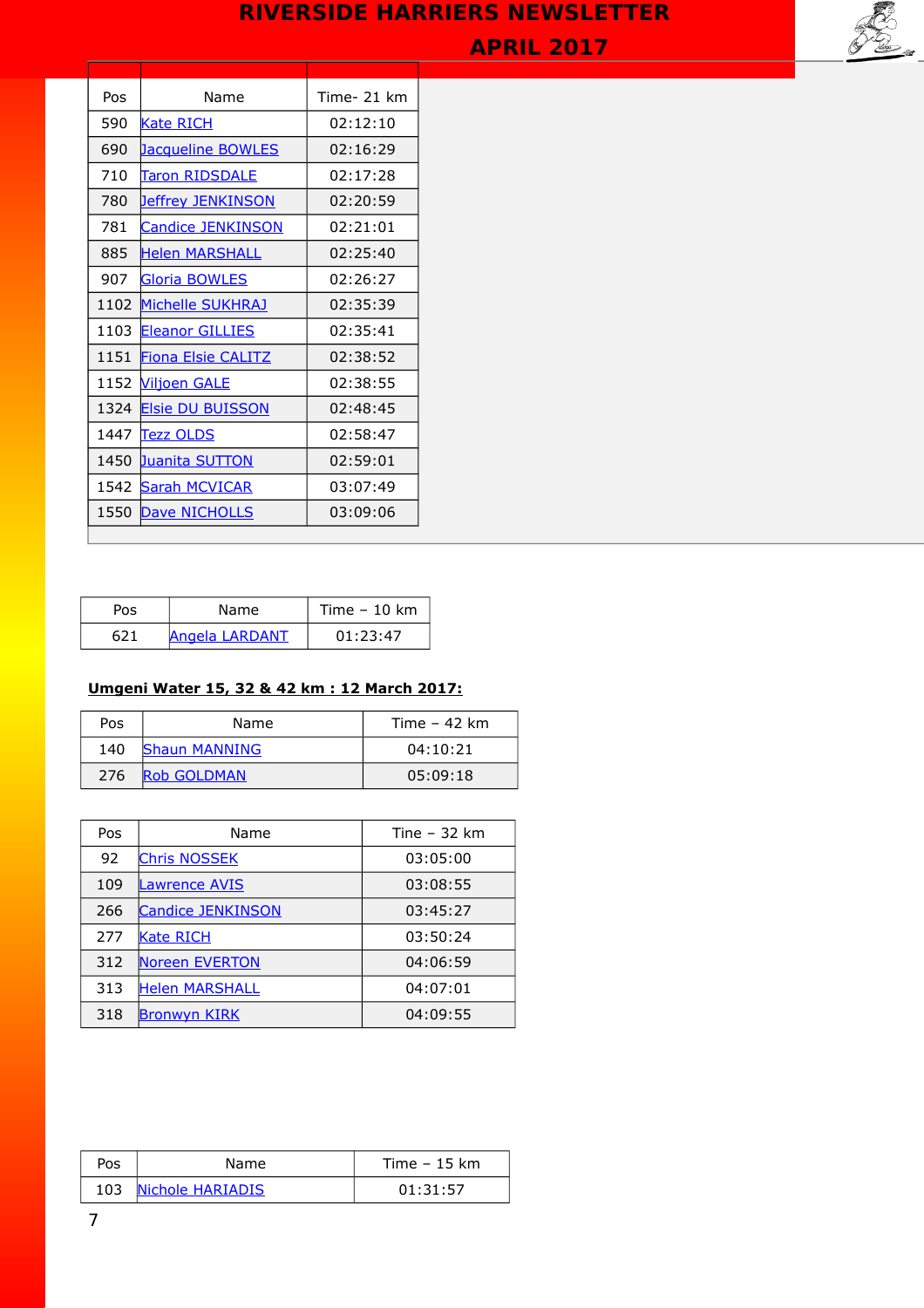**APRIL 2017** 



| 122 | Jeffrey JENKINSON      | 01:33:33 |
|-----|------------------------|----------|
| 167 | <b>Emile STREICHER</b> | 01:38:16 |
| 168 | <b>Brett WARD</b>      | 01:38:18 |
| 194 | <b>Carolyn GOLTMAN</b> | 01:40:33 |
| 221 | Robin KOTZE            | 01:42:33 |
| 259 | <b>Jane STOTT</b>      | 01:45:56 |
| 270 | <b>Claire KOTZE</b>    | 01:46:50 |
| 295 | Alison CHADWICK        | 01:49:32 |
| 308 | <b>Sally GOLDMAN</b>   | 01:50:40 |
| 341 | <b>Fiona CALITZ</b>    | 01:53:56 |
| 405 | <b>Tezz OLDS</b>       | 01:58:54 |
| 406 | Lea HOLLINSHEAD        | 01:58:57 |
| 464 | <b>Taryn STUBBS</b>    | 02:05:42 |
| 501 | Juanita SUTTON         | 02:10:43 |
| 503 | Leslie OGLE            | 02:11:09 |
| 526 | Neela NAIDOO           | 02:15:03 |
| 544 | Sumita RAMGAREEB       | 02:18:01 |
| 613 | <b>Tracy BLAKEWAY</b>  | 02:28:44 |

#### **Peace in Africa 10 & 21 km :12 March 2017:**

| Name           | Surname       | Time $-21$<br>km |
|----------------|---------------|------------------|
|                |               |                  |
| Geoffre        |               |                  |
|                | <b>Speirs</b> | 1:35:05          |
| Lloyd          | Broughton     | 1:48:19          |
| <b>Barbara</b> | Florence      | 1:59:09          |
| Taron          | Ridsdale      | 2:08:51          |

|          |               | Time - 10 |
|----------|---------------|-----------|
| Name     | Surname       | km        |
| Lindsay  | Rogerson      | 0:48:09   |
| Mandy    | Skye          | 0:59:22   |
| Lindsey  | <b>Speirs</b> | 1:01:09   |
| Ted      | Liddiatt      | 1:01:47   |
| David    | <b>Berry</b>  | 1:02:26   |
| Jacqueli |               |           |
| ne       | <b>Bowles</b> | 1:03:07   |
| Joelene  | Wilson        | 1:04:36   |
| Debbie   | Marshall      | 1:07:19   |
| Margie   | Liddiatt      | 1:07:40   |
| Gloria   | <b>Bowles</b> | 1:09:50   |
| Gale     | Viljoen       | 1:12:26   |
| Carol    | Williams      | 1:25:34   |
| Elsie    | Du Buisson    | 1:17:13   |
| Karen    | Mordecai      | 1:29:17   |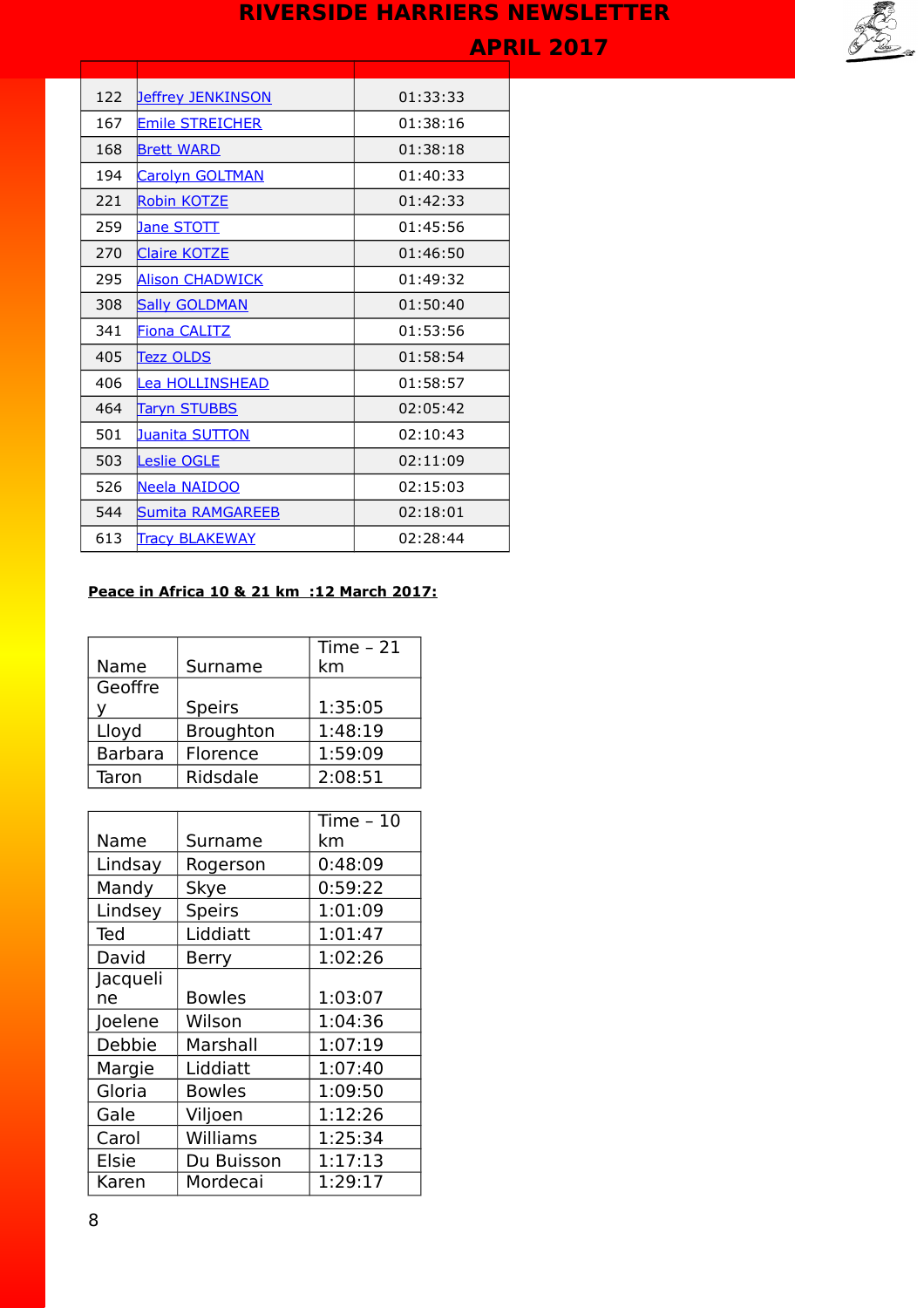**APRIL 2017** 



Jones

#### **Stella Royal 10 & 25 km : 19 March 2017:**

| <u>10km Run</u> |             |                |             |  |
|-----------------|-------------|----------------|-------------|--|
| <b>Position</b> | <b>Name</b> | <b>Surname</b> | <b>Time</b> |  |
| 40              | Nicola      | <b>Hewitt</b>  | 00:53:52    |  |
| 42              | Chantel     | <b>Robins</b>  | 00:54:03    |  |
| 76              | Mandy       | Skye           | 00:59:20    |  |
| 86              | Emile       | Streicher      | 01:00:48    |  |
| 115             | Fiona       | Hoareau        | 01:03:32    |  |
| 120             | Lindsey     | Speirs         | 01:03:51    |  |
| 123             | Clare       | Mangan         | 01:04:10    |  |
| 124             | Angie       | Potgieter      | 01:04:15    |  |
| 126             | Keswyn      | Mackintosh     | 01:04:19    |  |
| 127             | Candice     | Jenkinson      | 01:04:19    |  |
| 134             | David       | Berry          | 01:04:58    |  |
| 147             | Ted         | Liddiatt       | 01:05:23    |  |
| 159             | Cari        | Dickerson      | 01:06:11    |  |
| 166             | Jacqueline  | <b>Bowles</b>  | 01:06:39    |  |
| 193             | Kim         | Robinson       | 01:08:19    |  |
| 195             | Margie      | Liddiatt       | 01:08:24    |  |
| 198             | Joelene     | Wilson         | 01:08:35    |  |
| 200             | Sarah       | Malherbe       | 01:08:43    |  |
| 208             | Michelle    | Maharaj        | 01:09:18    |  |
| 212             | Alison      | Chadwick       | 01:09:43    |  |
| 213             | Dianne      | Cilliers       | 01:09:44    |  |
| 220             | Noreen      | Everton        | 01:09:53    |  |
| 221             | Jane        | Stott          | 01:09:56    |  |
| 289             | Gloria      | <b>Bowles</b>  | 01:14:30    |  |
| 308             | Fiona       | Calitz         | 01:15:59    |  |
| 309             | Eleanor     | Gillies        | 01:15:59    |  |
| 311             | Michele     | Lardant        | 01:16:04    |  |
| 337             | Taryn       | <b>Stubbs</b>  | 01:18:34    |  |
| 357             | Janine      | Fokkens        | 01:21:25    |  |
| 395             | Angela      | Lardant        | 01:26:27    |  |
| 403             | Carol       | Williams       | 01:27:31    |  |
| 406             | Karen       | Mordecai Jones | 01:28:12    |  |
| 413             | Patrick     | Rostenne       | 01:28:58    |  |
| 425             | Ntsakisi    | Malabie        | 01:31:07    |  |
| 426             | Neela       | Naidoo         | 01:31:15    |  |

 **10km Walk**

| <b>Position</b> | <b>Name</b> | <b>Surname</b> | Time     |
|-----------------|-------------|----------------|----------|
| 14              | Elsie       | Buisson        | 01:17:03 |
| つつ              | Juanita     | Sutton         | 01:23:56 |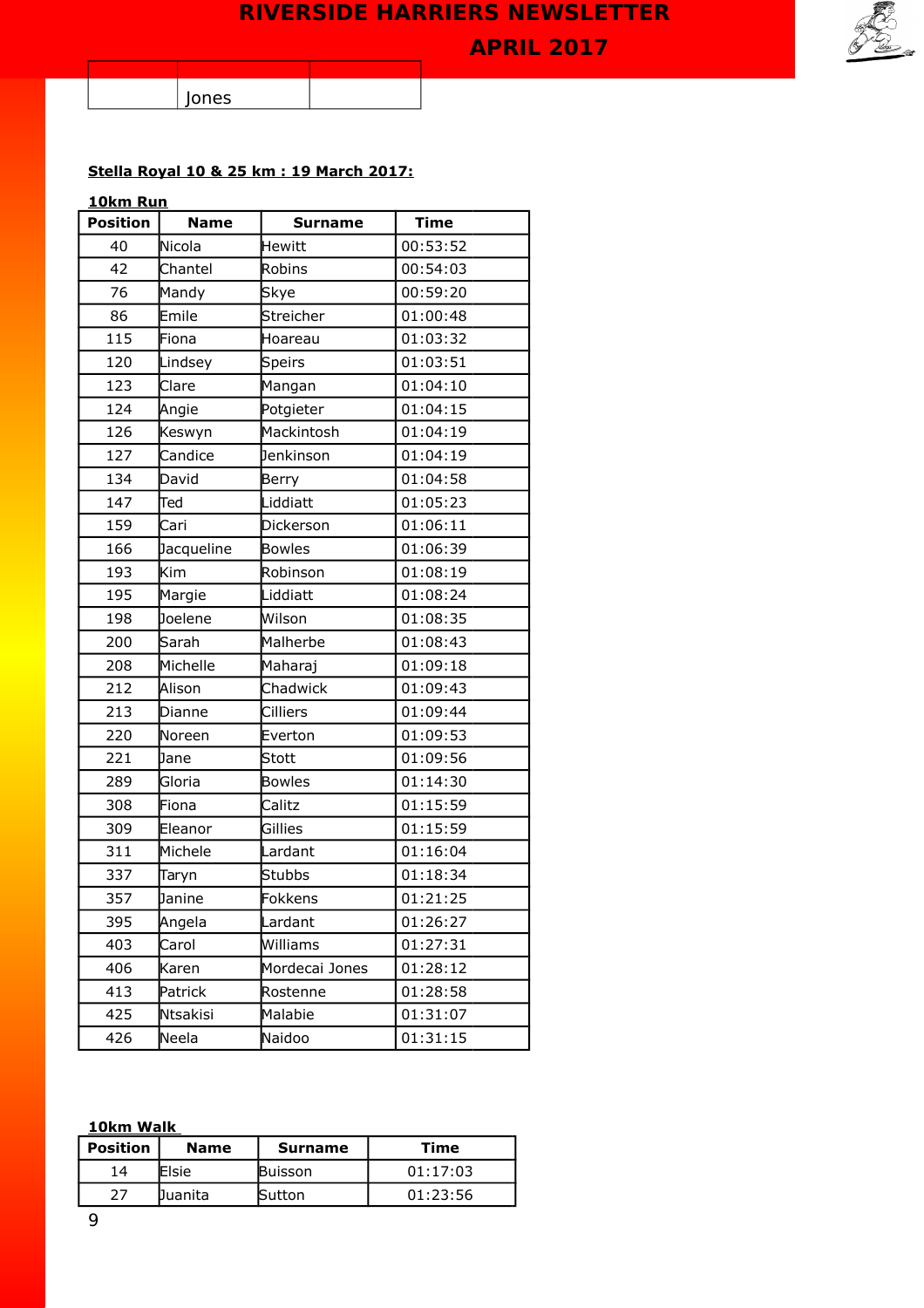**APRIL 2017** 

| つつ | Leslie | <b>Dale</b> | 01:26:33 |
|----|--------|-------------|----------|
|    | Dave   | Nicholls    | 01:29:08 |

#### **25km Run**

| <b>Position</b> | <b>Name</b> | <b>Surname</b> | <b>Time</b> |
|-----------------|-------------|----------------|-------------|
| 36              | Andries     | Nkuna          | 01:54:53    |
| 47              | Geoffrey    | Speirs         | 01:59:11    |
| 74              | Shaun       | Manning        | 02:04:48    |
| 110             | Steve       | Heuer          | 02:10:20    |
| 134             | Lloyd       | Broughton      | 02:15:10    |
| 140             | Chris       | Nossek         | 02:15:50    |
| 147             | Jaco        | Smith          | 02:16:48    |
| 176             | Caron       | <b>Botha</b>   | 02:19:50    |
| 220             | John        | Mcclelland     | 02:24:52    |
| 235             | Ampie       | Niehaus        | 02:26:44    |
| 249             | Tarryn      | Payne          | 02:28:28    |
| 273             | Johann      | Van Rooyen     | 02:30:09    |
| 315             | Pam         | Jones          | 02:34:41    |
| 319             | Barbara     | Florence       | 02:34:59    |
| 336             | Baron       | Combrinck      | 02:36:53    |
| 365             | Craig       | Peacock        | 02:39:06    |
| 379             | Andrea      | Moroney        | 02:40:24    |
| 400             | Leeanne     | Stewart        | 02:42:32    |
| 428             | Kerry       | Muddiman       | 02:45:35    |
| 468             | Jeffrey     | Jenkinson      | 02:50:57    |
| 496             | Taron       | Ridsdale       | 02:52:54    |
| 503             | Shan        | Mcclelland     | 02:53:28    |

#### **6. RUNNERS CORNER:**

This month**, Dale Johnson** has volunteered some more wise and motivational words **:** 

- 1. If you throw mud at people, you loose ground.
- 2. The most wasted day in life, is the one during which we have not laughed.
- 3. Never eat more than you can lift.

Welcome to new members **Nichole Hadiaris**, **Kerry Muddiman**, **Nolan Shaw, Phindile Hlope, Laura Tschirpig, Pieter Engelbrecht** – we trust you will enjoy your walking and running with us.

On Sunday 26 February was the popular Pmb 10, 21 and 42, where many of our members participated. In the 42 km, **Andries Nkuna** was our first runner, in a superb PB of 3 hr 20, well done! **Geoff Speirs** was next, also in a PB, of 3 hr 33, with **Dave Elliott** (3 hr 52), **Steve Heuer** (3 hr 54) and **Alain Tschudin** (3 hr 57) all dipping below 4 hours. **Chris Nossek** finished in 4 hr 01, while **Zaheera Khan** finished her first marathon in 4 hr 07. **Caron Botha** finished in 4 hr 12, with **Leigh McKenna** (4 hr 27), **Andrea Moroney** (4 hr 30), **Johann van Rooyen** (4 hr 32) and **Ivan Freese** (4 hr 44) next to finish.

**Kate Rich** was our first 21 km finisher, in 2 hr 12, followed by **Jacqui Bowles** (2 hr 16**), Taron Ridsdale** (2 hr 17), **Jeff Jenkinson** (2 hr 20), **Candice Jenkinson** (2hr 21**), Helen Marshall** (2 hr 25), **Gloria Bowles** (2 hr 26), **Michelle Maharaj** (2 hr 35), **Ellie Gillies** (2 hr 35), **Fiona Calitz** (2 hr 38), **Gale Viljoen** (2 hr 38), **Elsie du Buisson** (2 hr 48), **Tezz Olds** (2 hr 58), **Juanita Sutton** (2 hr 59), **Sarah Mcvicar** (3 hr 07) and **Dave Nicholls** (3 hr 09. **Angela Lardant** completed the 10 km in 1 hr 23.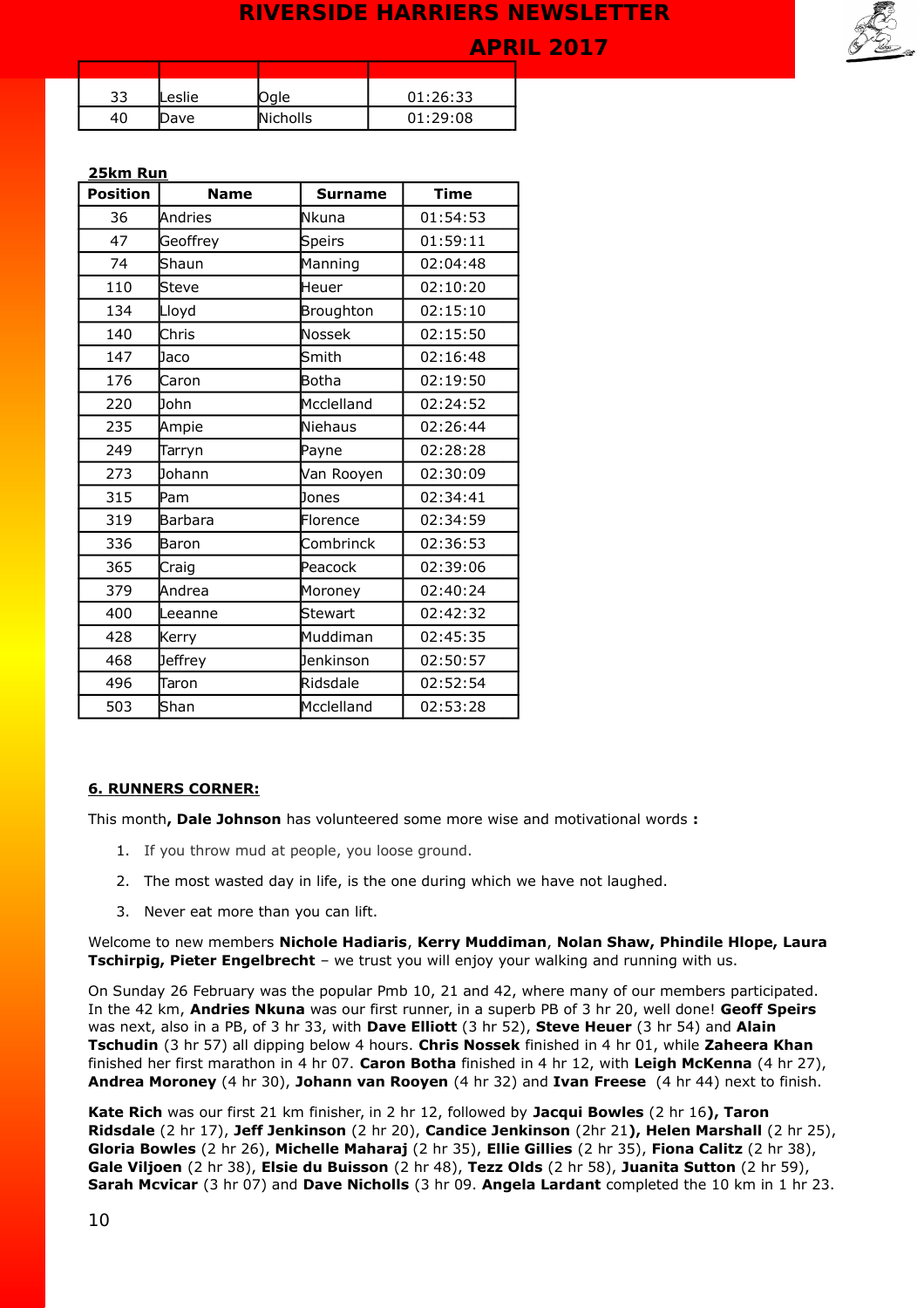

A few other members, **Greg Labuscagne, Lea Hollinshead** and **Debbie Marshall** also ran, but for some or other reason, their results did not appear.

On Saturday 4 March we arranged a relaxed Road Beach Breakfast run, consisting of 11 km road and 1 km beach, followed by a breakfast next to the beach. Several members arranged to start early and converted this into a 20 km plus run. Thanks to **Craig Speirs** for the route, to **Leslie Ogle** for all the arrangements and to our chefs, **Jono Whittington** and **Keith Calitz**. All in all, a very enjoyable event, supported by about 50 of our members.

Chairman of our club during the mid 90's, now living in the UK**, John Khayser**, was in town for a few days, it was good to catch up, and talk about the good old days…..mention was made of a possible comeback for the 100<sup>th</sup> Comrades...

Weekend 10 - 12 march, Midmar camping time! Another great weekend, with many campers, chalet people, day visitors, and for once, a weekend with no rain or heavy winds! Thanks to all the caravan people for your hospitality and looking after your friends in the tents! A special thanks to the team of supporters, for our own spot on the route, it was very welcome! We walked, ran, chilled, chatted, braaied, had a few drinkies, relaxed, even went on a booze-cruise (on dry land)!

When it came to running and walking, we were very well represented, with some great performances. **Nichole Hariadis** was our first 15 km runner, in her first ever 15 km, in 1 hr 31, followed by **Jeff Jenkisnson**, who made it looked so easy when he finished in 1 hr 33. **Emile Streicher** and **Brett Ward** used it as an opportunity to fine-tune their pacing skills for the  $10 \times 10$  km challenge, and finished in 1 hr 38, with **Carolyn Goltman** next in 1 hr 40, followed by **Robin Kotze** in 1 hr 42. **Jane Stott** finished in 1 hr 45, followed by **Claire Kotze** (1 hr 46), **Alison Chadwick** (1 hr 49), **Sally Goldman** (1 hr 50), **Fiona Calitz** (1 hr 53), **Tezz Olds, Lea Hollinshead** and their camera (1 hr 58), **Taryn Stubbs** (2 hr 05), **Juanita Sutton** (2 hr 10), **Leslie Ogle** (2 hr 11), **Neela Naidoo** (2 hr 15**), Sumita Ramgareeb** (2 hr 18) and **Tracy Blakeway** (2 hr 28).

**Chris Nossek** was our first 32 km runner, in 3 hr 05, with **Lawrence Avis**, despite sleeping in a 40 year old tent the night before, next in 3 hr 08. **Candice Jenkinson** finished her first 32 km in 3 hr 45, with **Kate Rich,** also in her first 32 km, next in 3 hr 50. **Noreen Everton** and **Helen Marshall** both finished their first 32 km as well, in 4 hr 07, followed by **Bronwyn Kirk** in 4 hr 09. Well done all the first timers, welcome to distance running!

**Shaun Manning** was our first marathon finisher, in 4 hr 10, with **Rob Goldma**n finishing in 5 hr 09. It was very hot out there for the marathon runners, with **Rob** suffering from severe cramps and had to walk in. Hard lines to **Jaco Smith**, who suffered from cramps from the 32 km mark and eventually had to be picked up by the ambulance at the 40 km mark, it was agony just looking at **Jaco**!

Meanwhile, on the same day, back in Durban, several members took part in the Peace in Africa 10 and 21 km – **Lindsay Rogerson** was our first 10 km finisher, and first in his age category, in 48:09, with **Mandy Skye** next in 59:22. **Lindsey Speirs** had a great run and finished in 1 hr 01, followed by Mr Steady himself, **Ted Liddiatt**, also in 60 minutes**. Dave Berry** mad a welcome return to races and finished in 62 minutes, followed by **Jacqui Bowles** (63:07), **Joelene Wilson**, in her first 10 km race (64:36), **Debbie Marshall** (67:19), **Margie Liddiatt** (67:40), **Gloria Bowles** (69:50), **Gale Viljoen** (72:26), **Carol Williams** (85:34), **Elsie du Buisson** (77:13 – podium finish!) and **Karen Mordcai-Jones** (89:17).

**Geoff Speirs** was our first 21 km runner, in a brilliant PB 0f 1 hr 35 (after running 20 km the day before!), with **Lloyd Broughton** next, in 1 hr 48. **Barbara Florence** dipped below 2 hours and finished in 1 hr 59, followed by **Taron Ridsdale** in 2 hr 08.

The next race was the very popular Stella 10 and 25 km, on Sunday 19 March, where the 10 km was the second leg of our 10 x 10 km Challenge. **Andries Nkuna** was our first 25 km runner, in 1 hr 54, after running 30 km the day before! **Geoff Speirs** dipped below 2 hours and finished in 1 hr 59, with **Shaun Manning** next in 2 hr 04. **Steve Heuer** was next in 2 hr 10, followed by **Lloyd Broughton** (2 hr 15), **Chris Nossek** (2 hr 15) and **Jaco Smith** (2 hr 16), who has recovered well from his cramping ordeal a week before, at Midmar dam. **Caron Botha** was next, in 2 hr 19, followed by **John McClelland** (2 hr 24), **Ampie Niehaus** (2 hr 26), **Tarryn Payne** (2 hr 28), **Johann van Rooyen** (2 hr 30**), Pam Jones** (2 hr 34), **Barbara Florence** (2 hr 34**), Baron Combrinck** (2 hr 36), **Craig Peacock** (2 hr 39), **Andrea Moroney** (2 hr 40), **Lee-Ann Steward** (2 hr 42**), Kerry Muddiman,** her first race in our colours (2 hr 45), **Jeff Jenkinson**, his first ever 25 km (2 hr 50), **Taron Ridsdale** (2 hr 52) and **Shan McClelland** (2 hr 53).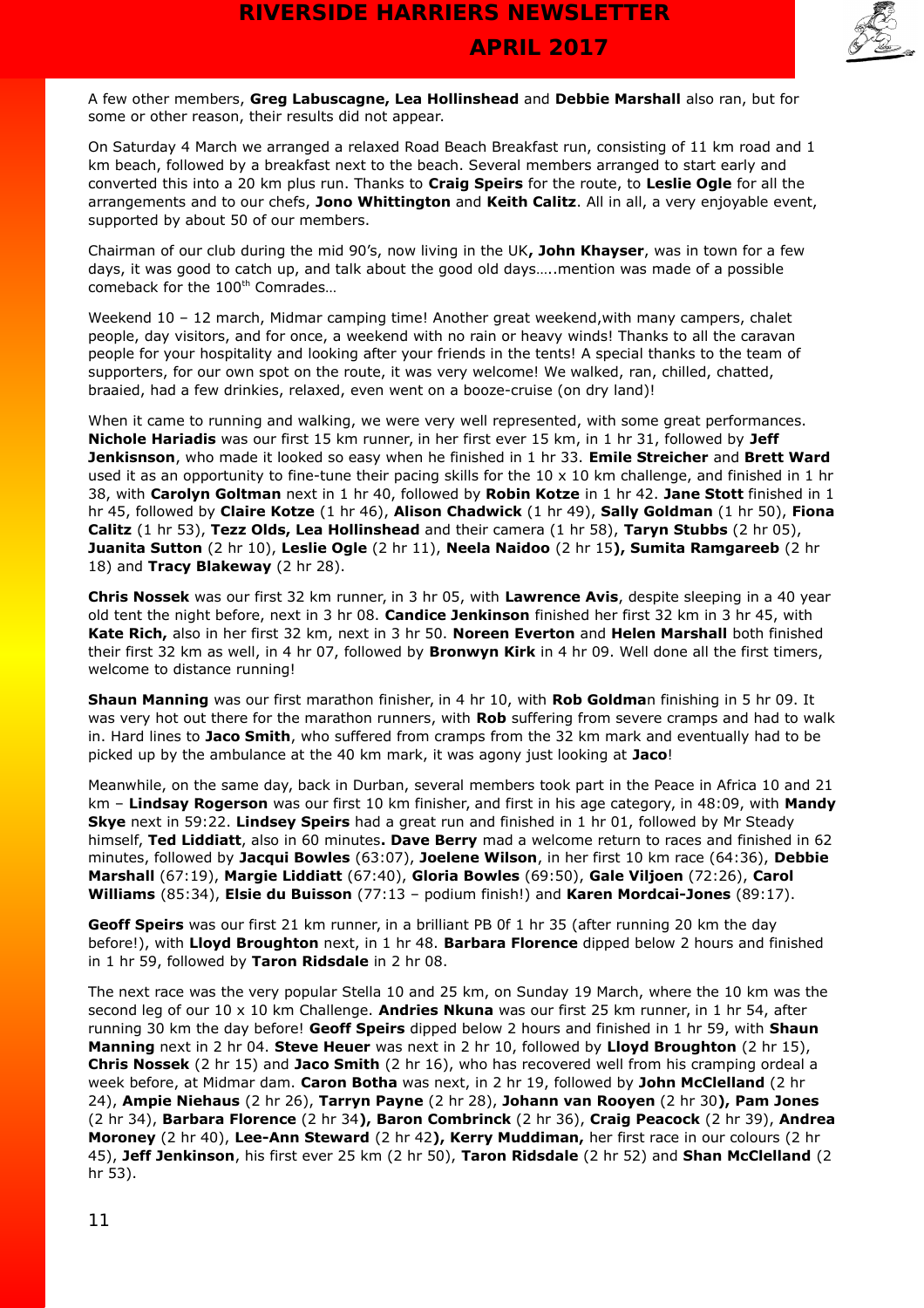

We had a great turnout in the 10 km, with everybody who took part in the Kearsney event earning a bonus point, by improving on their times – although some, like **Patrick Rostenne**, just scraped in, while others, like **Emile Streicher**, shot themselves in the foot and got carried away, making it difficult for future bonus points! **Nicola Hewitt** was our first 10 km runner, in 53:52, with **Chantel Robins** next, in a PB of 54:03. **Mandy Skye** finishes in 59:20, with **Emile Streicher** next in 60:48. They were followed by **Fiona Hoareau** (63:32), **Lindsey Speirs** (63:51), **Clare Mangan** (64:10), **Angie Potgieter** (64:15), **Keswyn Mackintosh** (64:19), **Candice Jenkinson** (64:19),**Ted Liddiatt** (65:23), **Cari Dickerson,** who completed her first 10 km race, with her sister **Jodi** (66:11), **Jacqui Bowles** (66:39), **Kim Robinson** (68:19), **Margie Liddiatt** (68:24), **Joelene Wilson** (68:35), **Sarah Malherbe** (68:43**), Michelle Maharaj** (69:18), **Alison Chadwick** (69:43), **Di Cilliers** (69:44), **Noreen Everton** (69:53), **Jane Stott** (68:56), **Gloria Bowles** (74:30), **Fiona Calitz** (75:59), **Ellie Gillies** (75:59), **Michele Lardant** (76:04), **Tarryn Stubbs** (78:34), **Janine Fokkens** (81:25), **Angela Lardant** (86:27), **Carol Williams** (87:31), **Karen Mordecai Jones** (88:12), **Patrick Rostenne** (88:58), **Ntsakisis Malabie** (91:07) and **Neela Naidoo** (91:15). **Elise du Buisson** was our first 10 km walker, in 77:03, followed by **Juanita Sutton** (83:56), **Leslie Ogle** (86:33) and **Dave Nicholls** (89:08). A great turnout, great conditions, a well organised race, well done everybody!

#### \*\*\*\*\*\*\*\*\*\*\*\*\*\*\*\*\*\*\*\*\*\*\*\*\*\*\*\*\*\*\*\*

#### **7. Walkers/ Intermediate Group - News Letter – March 2017**

Welcome to all new members that joined the group between February and March. It is great seeing so many enthusiastic people every Tuesday and Thursday.

One reminder is that if you are not happy with the run and fetch method of training that I use, then please join the group of runners that leaves from the club at 5:30. However you must be able to run at least 7km and at a fair pace.

Training has been going very well and focus is now on hill training so every route will have some sort of hill incorporated into it.

The reason being is that runners must learn to power walk a hill and not get to a hill and go into a slow drag up it. What is the point of putting all your effort into running and then crawling up a hill when you are tired and losing all that time and effort you put into the run. Power walking is an essential part of running if you aren't at the stage of running a full race distance yet.

Those of you doing Two Oceans 21km – Maragaret Maythom from Checkers up to Umhlanga Rocks drive and back - repeated at least twice, is a good training route to cover Southern Cross and Rhodes Drive on the big day. Try fit a weekly session in.

Weekend training has come to a halt as we face races every weekend. Those not doing races are encouraged to form small groups and still try do a training run or walk.

We had a brilliant turn out at Midmar race with four intermediates running the 32km and the rest doing the 15km. Congrats to Helen, Noreen and Candice on their first 32km. You ladies ran an awesome race and did me very proud. Well done to Bronwyn who took 7 minutes off last years 32km and with no braces on her knees. Awesome !!!!.

In the 15km we had the majority of the group taking minutes off their times from last year. Well done to all. A thoroughly enjoyable weekend !

Back in Durban a group of intermediates and walkers took part in the Peace in Africa race and Congrats to goes to Elsie for her podium finish in the walkers section. Also a super time for Jolene on her first official 10km race.

Our time trial challenge is going well and the majority of you are improving your times each week. We have already had a few intermediates who have run sub 30 min. Come on the rest of you lets put everything into getting FITTER AND FASTER !!!

Our first BIG 5 is on Sunday 26 March at Gaterite. Remember it's the 21km that counts. If you aren't up to a 21km yet then try the 10km. You will still get a point for being there. Remember PB's on the BIG 5 challenge count extra points. Sorry I wont be there to see you through but I will be checking in as your race progresses.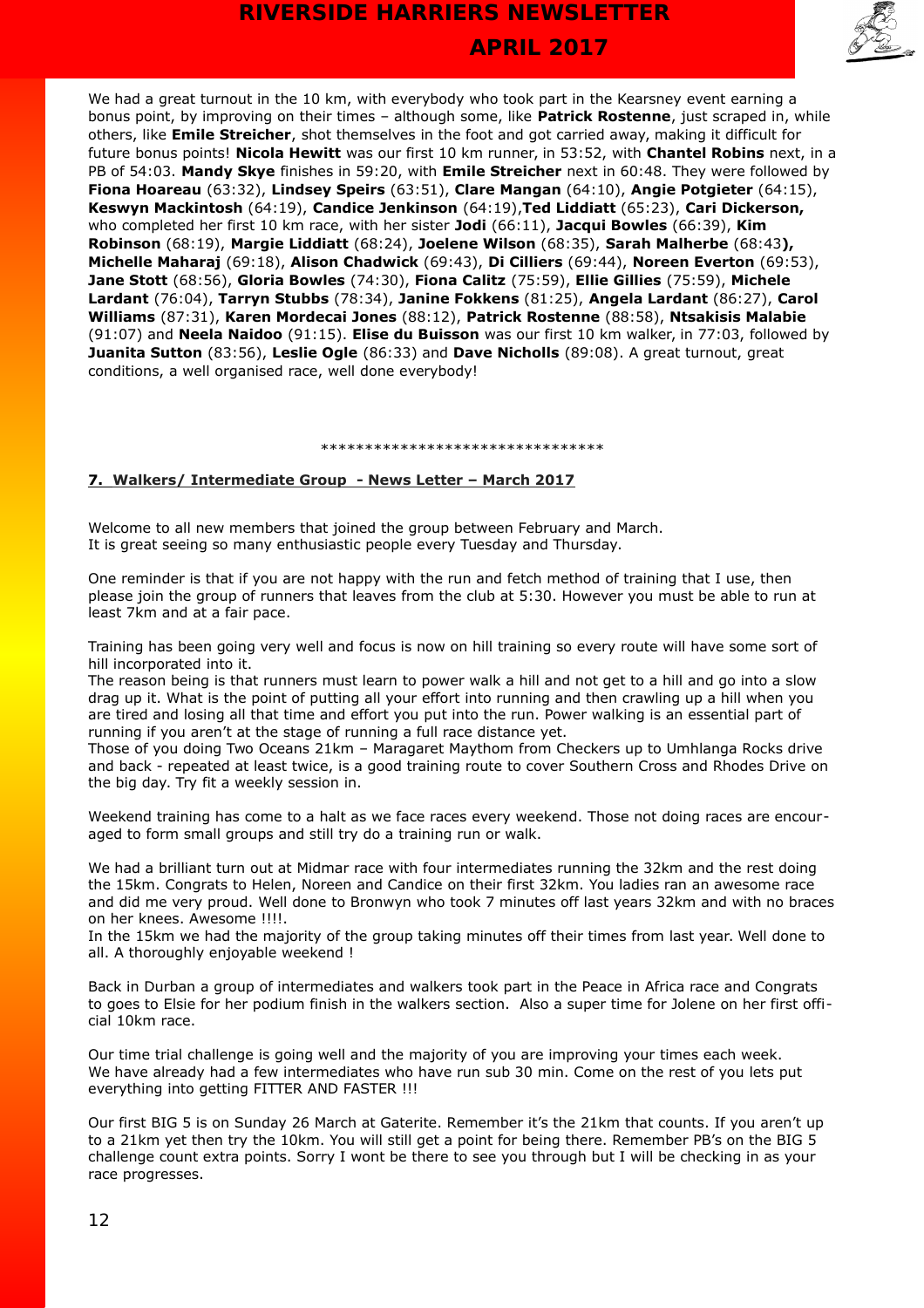

We had an awesome St Patricks walk with good crazy gifts as part of the fun. Thanks for the R10 charity drive , we raised R350 .Thanks again to Rosie and Jono who are always willing to host. Sorry I had to chase you out of there when you having fun but can we please just remember that this is a favour to the group and that we have a curfew of leaving there by 7pm.

#### **REMEMBER – NO PAIN - NO GAIN. ( This is for all of you who moan about hills)**

That's it for now. Good walking / running to all of you and see you all on the road.!!! Blessings to you all Les

\*\*\*\*\*\*\*\*\*\*\*\*\*\*\*\*\*\*\*\*\*\*\*\*\*\*\*\*\*\*\*\*\*\*\*\*

#### **8. Back in Time:**

#### **This month 1 year ago:**

**Geoff Speirs** completed his first marathon (Pmb) in 3 hr 38. **Nick Tingle**, also in his first marathon, finished in 4 hr 16.

We had 63 members taking part in the Stella 10 and 25 km!

**Eric Prange** was our first 10 km runner, in 47:03, while **Andries Nkuna** our first 25 km runner, in 2 hr 02.

**Sandy Jenkins** finished her first 32 km (Midmar) in 4 hr 04.

#### **This month 5 years ago:**

**Debbie Marshall** ran her 2<sup>nd</sup> marathon (Pmb), after completing the London Marathon 10 years earlier.

**Maureen Slack** was our first 21 km runner at Pmb (1 hr 33), with **Alain Tschudin** (3 hr 56) our first marathon finisher.

**Baron Combrinck** joined our club.

By February 2012, **Patrick Rostenne** has equalled his total 2011 mileage (111 km )!

**Kevin Keddie** completed the Stella 25 km in 1 hr 55.

#### **This month 10 years ago:**

#### **Chris** and **Rosslyn Doorasamy** joined our club.

We had 24 campers at Midmar dam for the Umgeni water weekend - **Eric Prange** completed the Midmar 32 km in 3 hr 08.

At this stage of the year, **Nigel Sherriff** recorded the fastest 5 km time (20:15) and **Rob Goldman** the fastest 8 km (39:11).

Year to date we had 30 people taking part in at least one time trial, vs the 125 in 2017!

#### **This month 15 years ago:**

**Chris Maud** (++) was our first runner in the PDAC 25 km, in 1 hr 47. Other current members who finished this race in 2002 : **Patrick Rostenne** (1 hr 57), **Clare Mangan** (2 hr 08).

Fastest time trial times in 2002 year to date: 4 km – **Maureen Slack** (16:40); 8 km – **Maureen Slack** (35:18).

**Janine Bissett** completed the Pmb 42 km in a PB of 3 hr 29.

According to **Craig Speirs** Rule of Thumb – "you have to swim Midmar Mile faster than your age" – **Emile Streicher**, who finished in 58 minutes, concluded that he therefore could only swim Midmar in 16 13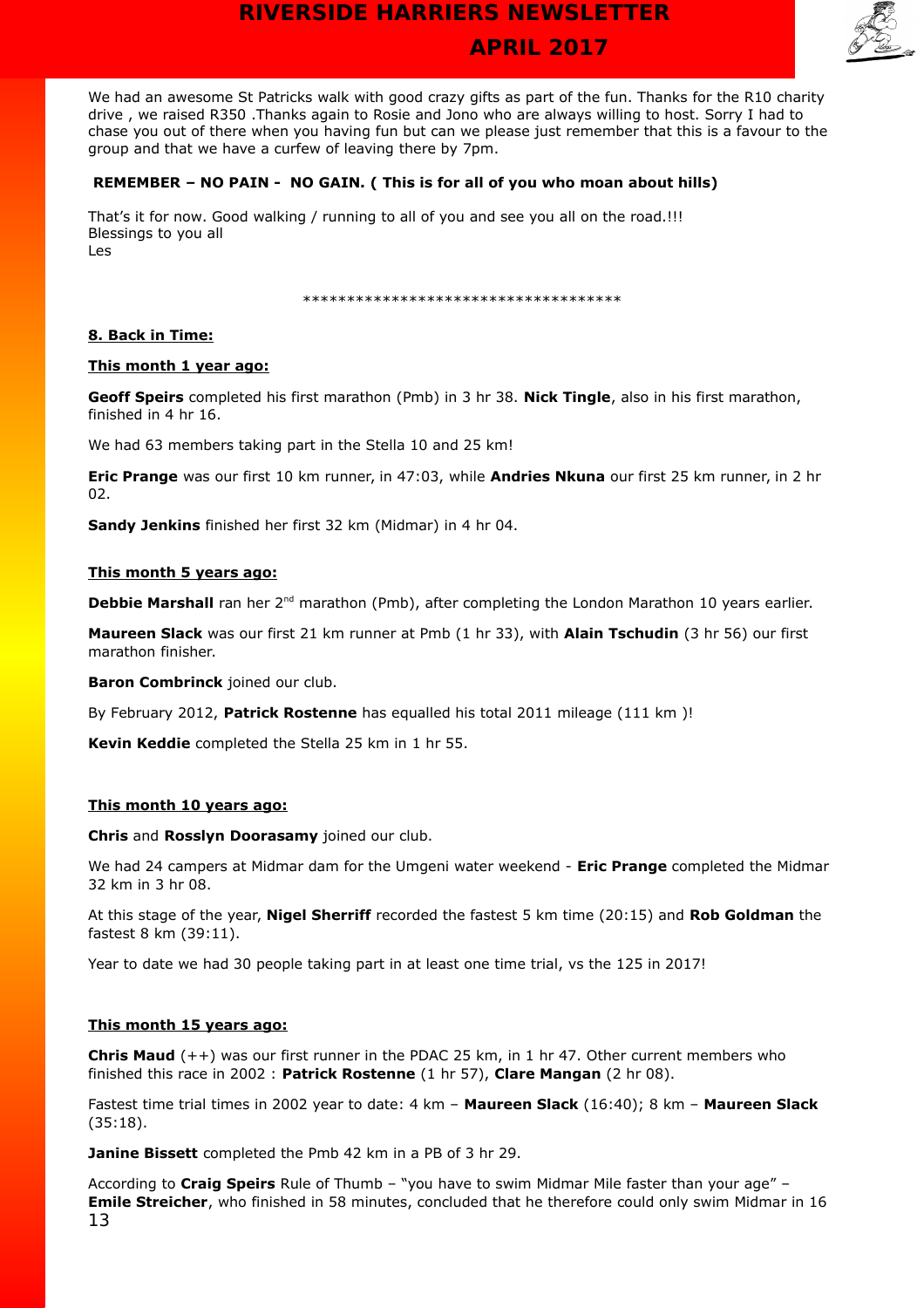

years time, which happens to be 2018 (before anybody gets clever, **Emile** confirmed that he hung up his Speedo permanently in 2004!).

It was the first time in many years, that **Mike Lock** did not do one of either Midmar, Argus or Comrades.

#### **This month 20 years ago:**

**Greg Lock** completed two Oceans 56 km in 3 hr 58 (Silver).

**Gordon McNeill** completed Two Oceans 1997, with his vest the wrong way round!

Road Captain **Patrick Rostenne** seemed to have a liking for Chelsea road, 20 years on…..not much has changed!

\*\*\*\*\*\*\*\*\*\*\*\*\*\*\*\*\*\*\*\*\*\*\*\*\*\*\*\*\*\*\*\*\*

#### **9. Mail received:**

Well, we made it but it was a very rocky start! You won't believe what I did! I left Lea and Greg's entries at home by mistake !! But we managed to get them a late entry and started at the back...about 7 mins late- Thankfully Greg has already qualified for Comrades so it wasn't tooooo serious, but I'm still absolutely mortified and am never going to live that one down

Tezz Olds

#### \*\*\*\*\*\*\*\*\*\*\*\*\*\*\*\*\*\*\*\*\*\*\*\*\*\*\*\*\*\*\*\*\*\*

Too much of fun at the Maritzburg City Marathon. Run conditions were perfect, the route was stunning, and it was a really well organised event. My only complaint was the diabolical parking bottleneck at the start. I was at the off ramp 40 minutes before the start - and there I sat ... (yes before- race selfie was taken in traffic). Twenty minutes to go, people were pulling over, abandoning their cars and running to the start. I moved 5 metres. With ten minutes to go I ducked down a side street and did the same. I started way at the back and took 2 and a half minutes to cross the start line ( but at least I started some of the people who parked in the official race parking got to the start 10 minutes after the cannon). Later in the race this created a lovely serendipitous moment. I didn't have seconders today, and the route took me right past my car. So I stopped for a moment to have a big glug of remaining jungle juice that was sitting in my consol. Bonus! Not a PB but ran consistently and came in at my target time. Thank you **Taryn Moroney** for your inspiration. Thank you **Michelle Coskey** for all your encouragement on route (my word, girl, you popped up all over the place!). Thank you to my training buddies, especially **John McClelland** ( for all the runs, encouragement and help with jungle juice). And thank you to the awesome **Craig Peacock** for putting me together, looking after me and being at the finish with company.

Andrea Moroney

#### \*\*\*\*\*\*\*\*\*\*\*\*\*\*\*\*\*\*\*\*\*\*\*\*\*\*\*\*\*\*\*\*\*

Thank you for the support yesterday at Umgeni Water - what a treat having our own personal watering table which we had the privilige of passing twice - it certainly does boost your performance. Thank you most appreciated. Now we just have to do something about the people throwing those water sachets onto the floor - I picked a few fights yesterday!

Alison Chadwick

+++++++++++++++++++++++++++++++++++

#### **10. Quotes of the month:**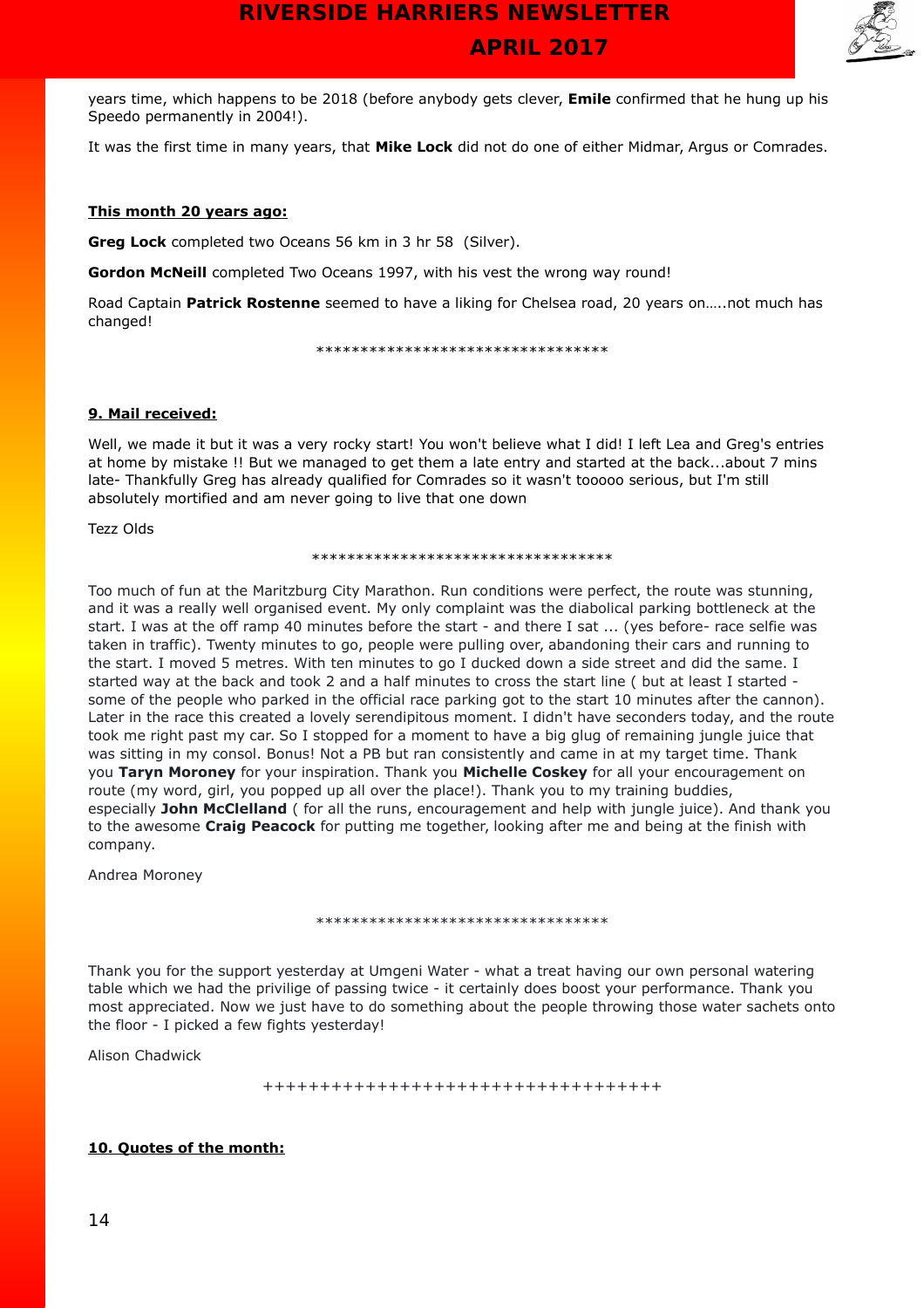

**Announcer** at Umgeni Water race, while **Emile Streicher** was carrying the pink club chairs to his car: "Important security announcement! Look after your valuables….it has come to our attention that there is a person around the finish area, stealing pink chairs!".

**Arden Wessels**: "Note to self, don't waterski the day before a time trial."

**Jaco van Schalkwyk**: 'Goeie filp dude, that's hectic!"

#### **11. Birthdays:**

| March          | Name                   | April          | Name                  | May            | Name                   |
|----------------|------------------------|----------------|-----------------------|----------------|------------------------|
| $\mathbf{1}$   | Jono Whittington       | 3              | Leanne Douglas        | $\overline{2}$ | <b>Andrew Perkins</b>  |
| 4              | Alan Fryer             | $\overline{3}$ | <b>Fiona Calitz</b>   | $\overline{5}$ | Terri Atkinson         |
| 8              | <b>Desiree Viviers</b> | $\overline{3}$ | Melanie Wagner        | $\overline{5}$ | Dawid Cronje           |
| $\overline{9}$ | <b>Ted Liddiatt</b>    | $\overline{4}$ | Juliette Spence       | $\overline{9}$ | <b>Taron Ridsdale</b>  |
| 10             | Tracy Wittstock        | $\overline{4}$ | Arjun Marther         | 10             | Tracey Blakeway        |
| 11             | Dick Whittington       | $\overline{7}$ | Emile Streicher       | 11             | Ayathola Mdlalose      |
| 14             | Steve Heuer            | 8              | Andries Nkuna         | 14             | Duncan Sondezi         |
| 17             | Simon Chalker          | 12             | Kristin Thomson       | 16             | Philip Cilliers        |
| 17             | Gale Viljoen           | 13             | James Boyes           | 17             | Liesl Quinn            |
| 20             | Tarryn Payne           | 15             | Sally Goldman         | 19             | Jackie Botha           |
| 21             | <b>Grant Horner</b>    | 17             | Candice Jenkinson     | 22             | Leigh Mckenna          |
| 22             | Hannelie Louwrens      | 17             | Lynda Hoppe           | 22             | Lawrence Avis          |
| 22             | Bvana Makka            | 21             | Robyn McNemenemey     | 23             | Rob Goldman            |
| 24             | Matt Young             | 26             | <b>Chantel Robins</b> | 24             | Janie Mamarot          |
| 25             | Karen Hewitt           | 27             | Chris Doorasamy       | 24             | <b>Heide Sclanders</b> |
| 26             | Cari Dickerson         | 30             | Gloria Bowles         | 24             | Margaret Marshall      |
| 30             | Craig Peacock          |                |                       | 25             | Eileen Anderson        |
| 31             | Janine Fokkens         |                |                       |                |                        |

#### **12. HUMOUR:**

1. The past, present and future walk into a bar. It was tense.

2. Bacon and eggs walk into a bar and order a beer, the bartender says "sorry, we don't serve breakfast".

3. A guy walks into a bar with a set of jumper cables…the bartender says, "buddy, I'll serve you as long as you don't start anything".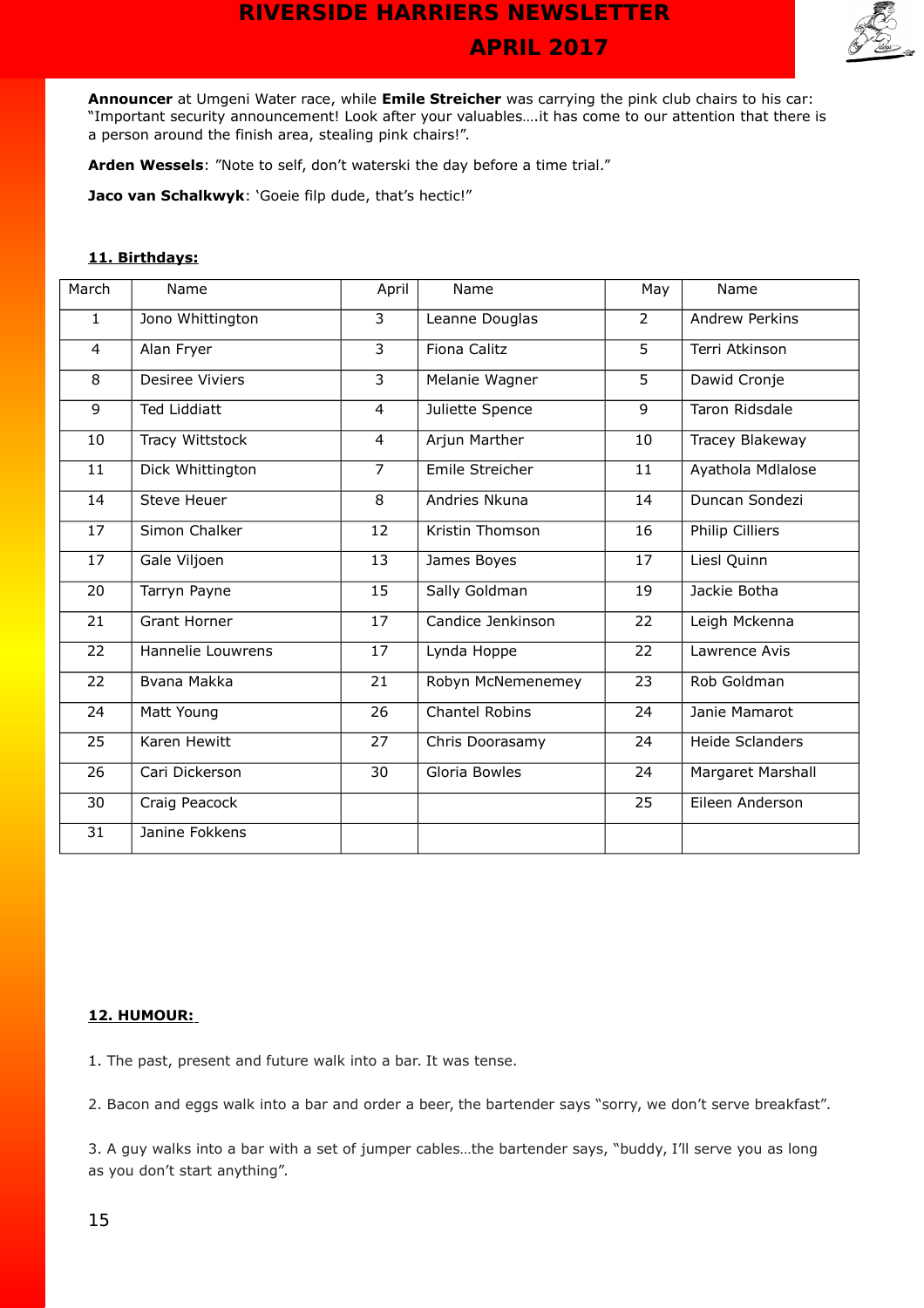

#### 13. **2017 COMMITTEE MEMBERS:**

**Chairman :** Clare Mangan

**Social Conveners** : Leslie Ogle, Rose Whittington & Debbie Marshall

**Walkers / Intermdiates** : Leslie Ogle

**Kit** : Nicola Hewitt

**Treasurer:** Eric Prange

**Secretary** : Emile Streicher (083 449 8308 -cell; riversideharriers@gmail.com)

**Road Captain** : Craig Speirs

**Social Media/PRO :** Dale Johnson

#### 14. **2017 RACE DATES:**

Ref the KZNA booklet, eventtiming website and weekly mails for full race details.

#### 15. **Time Trial Results:**

Here are the 2017 Time Trial best time trial times to date, as on **Wednesday 22 March** For reference, we have included everybody's 2016 best times. Where the 2017 time is an improvement, we have highlighted in  $g$ reen. Good to see so many greens already!

| Nr             | Name           | Surname     | 2017  | 2016  |
|----------------|----------------|-------------|-------|-------|
| 1              | Geoff          | Speirs      | 20:30 | 20:21 |
| $\overline{2}$ | Andries        | Nkuna       | 20:46 | 21:21 |
| 3              | Greg           | Labuscagne  | 20:58 | 21:22 |
| 4              | Dawid          | Cronje      | 21:27 |       |
| 5              | Jaco           | Smith       | 21:32 | 20:18 |
| 6              | Steve          | Heuer       | 21:32 |       |
| 7              | David          | Elliott     | 22:22 | 22:57 |
| 8              | Wessel         | Cronje      | 22:30 | 20:48 |
| 9              | Chris          | Nossek      | 22:51 |       |
| 10             | Andre          | Slabber     | 22:57 |       |
| 11             | Pieter         | Engelbrecht | 23:24 |       |
| 12             | <b>Nicolas</b> | Tingle      | 24:15 | 21:25 |
| 13             | Mike           | Lock        | 25:20 | 26:25 |
| 14             | Lee-Anne       | Lock        | 25:23 | 30:04 |
| 15             | Eric           | Prange      | 25:41 | 21:56 |
| 16             | Matt           | Young       | 25:54 |       |
| 17             | <b>Brad</b>    |             | 26:00 | 24:09 |
|                |                | Rochat      |       |       |
| 18             | Craig          | Speirs      | 26:01 | 23:54 |
| 19             | Craig          | Peacock     | 26:06 |       |
| 20             | Lawrence       | Avis        | 26:07 | 27:05 |
| 21             | Alvinesh       | Sookoo      | 26:11 | 24:39 |

#### **2017 best 5 km Times**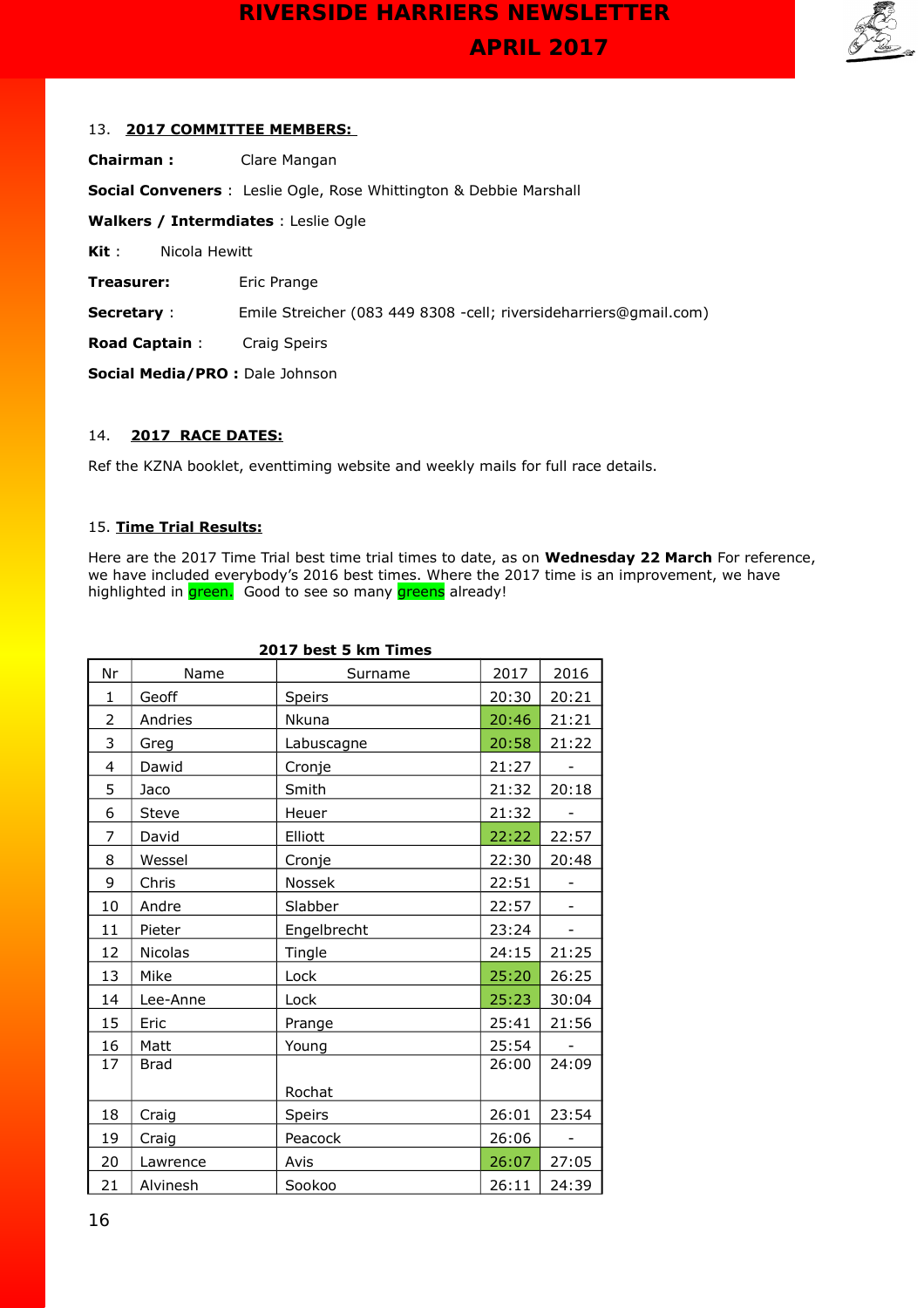| 22 | Baron        | Combrinck     | 26:11 | 28:24                    |
|----|--------------|---------------|-------|--------------------------|
| 23 | Nolan        | Shaw          | 26:23 |                          |
| 24 | Scott        | Couper        | 26:34 | 27:19                    |
| 25 | Chantel      | Robins        | 26:45 | 25:53                    |
| 26 | Rob          | Goldman       | 26:47 | 23:37                    |
| 27 | Jaco         | van Schalkwyk | 27:05 | 23:49                    |
| 28 | Rob          | Scholtz       | 27:11 | 24:35                    |
| 29 | Angie        | Potgieter     | 27:15 | 26:26                    |
| 30 | Arden        | Wessels       | 27:20 |                          |
| 31 | Andrea       | Moroney       | 27:23 |                          |
| 32 | Alex         | Jones         | 27:27 |                          |
| 33 | Tarryn       | Payne         | 27:28 | 24:36                    |
| 34 | Leigh        | Mckenna       | 27:29 |                          |
| 35 | Emile        | Streicher     | 27:30 | 24:28                    |
| 36 | Kate         | Rich          | 27:40 |                          |
| 37 | <b>Jeff</b>  | Jenkinson     | 27:49 |                          |
| 38 | Asanda       | Sigodi        | 28:05 | 28:10                    |
| 39 | Ampie        | Niehaus       | 28:16 | 24:34                    |
| 40 | Taron        | Ridsdale      | 28:17 | 27:01                    |
| 41 | Dale         | Johnson       | 28:19 | 24:59                    |
| 42 | Krystel      | Terblanche    | 28:36 | 28:28                    |
| 43 | Taryn        | Mundell       | 28:36 | 27:20                    |
| 44 | Simone       | Liebenberg    | 28:44 | 27:50                    |
| 45 | Jana         | Niehaus       | 28:50 | 22:55                    |
| 46 | Simon        | Hoffe         | 28:51 | 25:46                    |
| 47 | Nicole       | Hadiaris      | 28:54 |                          |
| 48 | <b>Brett</b> | Ward          | 28:57 | 27:39                    |
| 49 | Mandy        | Skye          | 29:04 | 27:55                    |
| 50 | Lindsey      | <b>Speirs</b> | 29:12 | $\overline{\phantom{a}}$ |
| 51 | Michelle     | Maharaj       | 29:15 | 28:45                    |
| 52 | Candice      | Jenkinson     | 29:16 | 28:50                    |
| 53 | Clare        | Mangan        | 29:22 | 29:30                    |
| 54 | Shan         | McClelland    | 29:30 | 30:12                    |
| 55 | Chris        | Hewitt        | 29:45 |                          |
| 56 | Karen        | Hewitt        | 30:15 |                          |
| 57 | Kerry        | Muddiman      | 30:23 |                          |
| 58 | Jacqueline   | <b>Bowles</b> | 30:31 | 30:32                    |
| 59 | Ann          | Turner        | 30:34 |                          |
| 60 | Robin        | Kotze         | 30:47 |                          |
| 61 | Cari         | Dickerson     | 30:55 |                          |
| 62 | Zanele       | Shoyise       | 31:00 |                          |
| 63 | Debbie       | Marshall      | 31:09 | 30:32                    |
| 64 | Helen        | Marshall      | 31:09 | 31:22                    |
| 65 | Kim          | Robinson      | 31:09 | 29:14                    |
| 66 | Sarah        | Malherbe      | 31:35 | $\sim$                   |
| 67 | Keswyn       | Mackintosh    | 32:00 | 32:14                    |
| 68 | Claire       | Kotze         | 32:08 | 39:06                    |
| 69 | Kim          | Latter        | 32:21 |                          |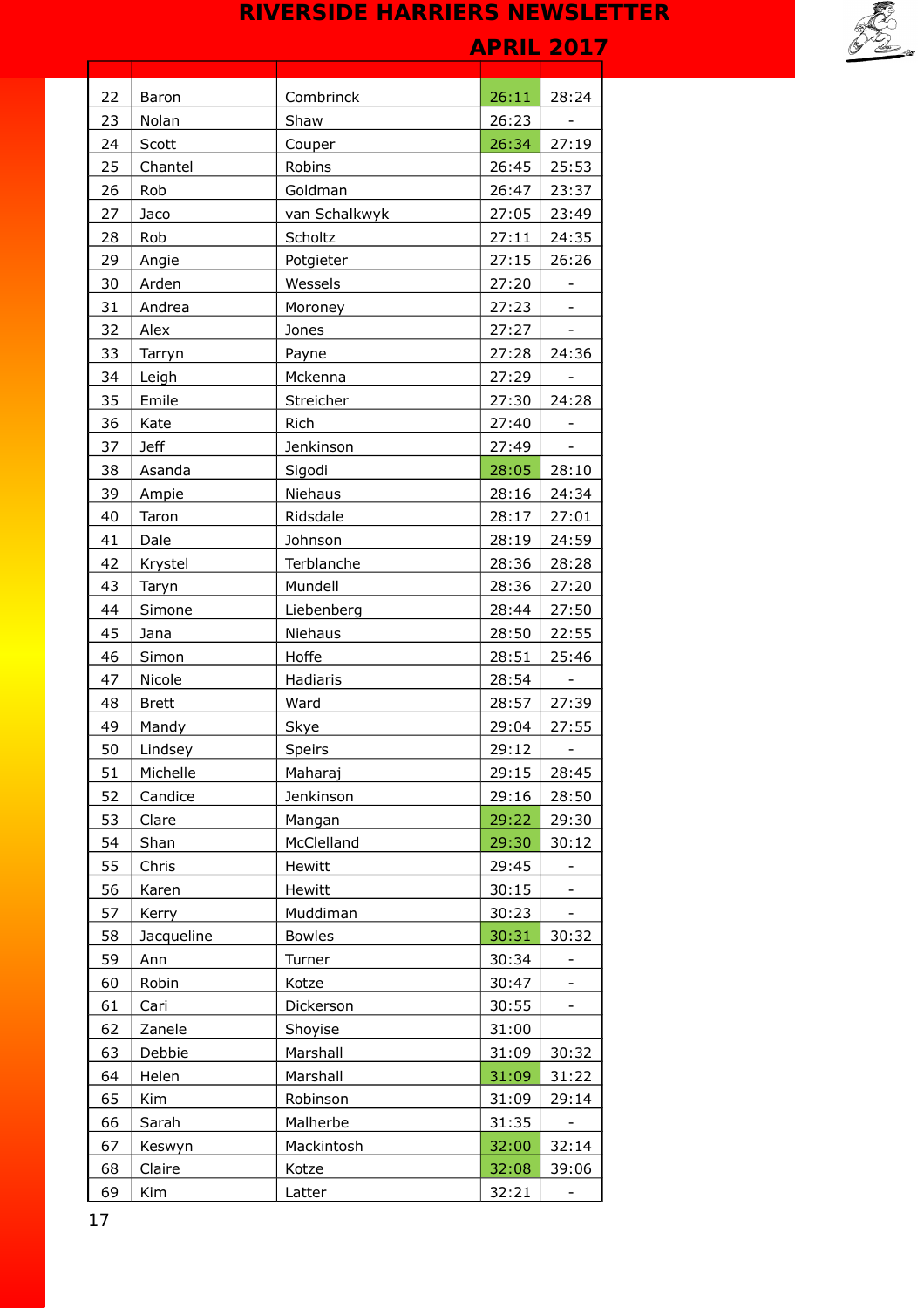

| 70  | Noreen        | Everton            | 32:25 | 32:12 |
|-----|---------------|--------------------|-------|-------|
| 71  | Jane          | <b>Stott</b>       | 33:08 | 45:53 |
| 72  | Gloria        | <b>Bowles</b>      | 33:26 | 33:41 |
| 73  | Andrew        | Perkins            | 33:30 | 28:04 |
| 74  | Alison        | Chadwick           | 33:41 | 29:43 |
| 75  | Tracy         | Wittstock          | 33:47 | 33:09 |
| 76  | Joelene       | Wilson             | 33:48 |       |
| 77  | Arjun         | Mathur             | 33:59 |       |
| 78  | Sally         | Goldman            | 34:10 | 33:53 |
| 79  | Ellie         | Gillies            | 34:21 | 35:47 |
| 80  | Keith         | Calitz             | 34:35 | 34:00 |
| 81  | Bronwyn       | Kirk               | 34:43 | 30:11 |
| 82  | <b>Tezz</b>   | Olds               | 35:05 | 33:03 |
| 83  | Gale          | Viljoen            | 35:08 | 34:47 |
| 84  | Fiona         | Calitz             | 35:15 | 34:50 |
| 85  | Laura         | Tschirpig          | 35:21 |       |
| 86  | Joelene       | Wilson             | 35:30 |       |
| 87  | Ayathola      | Mdlalose           | 36:23 | -     |
| 88  | Ntsakisi      | Malabie            | 36:23 |       |
| 89  | <b>Brent</b>  | Payne              | 37:21 | 34:57 |
|     |               |                    |       |       |
| 90  | Leslie        | Ogle               | 38:22 | 43:57 |
| 91  | Janine        | Fokkens            | 39:42 | 36:18 |
| 92  | Angela        | Lardent            | 39:57 | 39:10 |
| 93  | Jackie        | <b>Botha</b>       | 39:58 | 42:10 |
| 94  | Louis         | Botha              | 39:58 | 39:21 |
| 95  | Lea           | Hollinshead        | 40:38 | 33:56 |
| 96  | Lynne         | Wallis             | 40:44 | 36:37 |
| 97  | Karen         | Mordechai-Jones    | 41:30 |       |
| 98  | Elsie         | Du Buisson         | 41:43 | 39:10 |
| 99  | Juanita       | Sutton             | 42:44 | 43:07 |
| 100 | Phindile      | Hlope              | 43:09 |       |
| 101 | Wayne         | Kerr               | 43:41 | 39:08 |
| 102 | Lauren        | Lister             | 45:00 | 45:47 |
| 103 | Neela         | Naidoo             | 45:04 | 44:30 |
| 104 | Dave          | Nicholls           | 46:00 |       |
| 105 | Janis         | Nicholls           | 46:00 |       |
| 106 | Sumita        | Ramgareeb          | 47:30 | 46:55 |
| 107 | Tracy         |                    | 47:55 | 45:30 |
|     |               | Blakeway           |       |       |
| 108 | Felicity      | Holbrook           | 48:18 | 47:16 |
| 109 | Mazda (Sitho) | Makhaye            | 49:11 |       |
| 110 | Christo       | Janse van Rensburg | 50:00 | 55:00 |
| 111 | <b>Dick</b>   | Whittington        | 51:36 | 50:00 |
| 112 | Jonathan      | Whittington        | 51:36 |       |
| 113 | Ingrid        | Knott              | 53:00 | 47:24 |
| 114 | Robyn         | Mcnemenemey        | 54:06 | 50:00 |
| 115 | Juliette      | Spence             | 55:00 | 46:53 |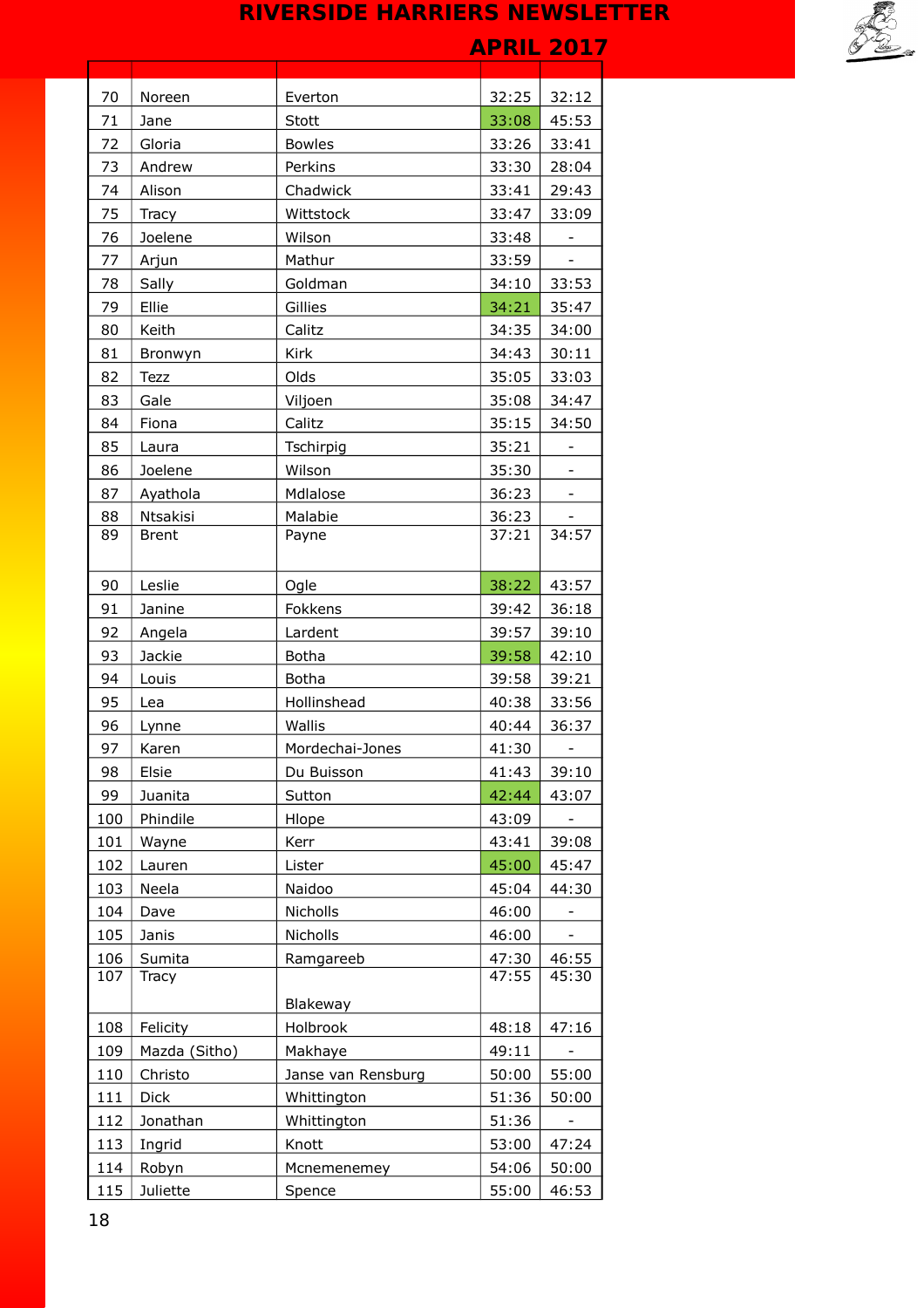

|                | 2017 Best 8 km Times |             |       |                          |  |
|----------------|----------------------|-------------|-------|--------------------------|--|
| Nr             | Name                 | Surname     | 2017  | 2016                     |  |
| $\mathbf{1}$   | Andries              | Nkuna       | 32:52 | 32:58                    |  |
| $\overline{2}$ | Geoff                | Speirs      | 32:52 | 32:55                    |  |
| 3              | Greg                 | Labuscagne  | 34:58 | 34:55                    |  |
| $\overline{4}$ | Chris                | Nossek      | 36:59 |                          |  |
| 5              | Jaco                 | Smith       | 37:46 | 34:39                    |  |
| 6              | Chris                | Nossek      | 38:14 |                          |  |
| 7              | Ampie                | Niehaus     | 38:50 | 40:16                    |  |
| 8              | Jana                 | Niehaus     | 40:44 | 40:54                    |  |
| 9              | <b>Nicolas</b>       | Tingle      | 40:58 | 36:59                    |  |
| 10             | Dumisani             | Shoyise     | 42:53 | 39:42                    |  |
| 11             | Eric                 | Prange      | 44:15 | 35:28                    |  |
| 12             | Tarryn               | Payne       | 44:20 | 40:57                    |  |
| 13             | Chantel              | Robins      | 44:52 | 43:45                    |  |
| 14             | Nicola               | Hewitt      | 45:35 | 35:03                    |  |
| 15             | Dale                 | Johnson     | 45:47 | 37:08                    |  |
| 16             | Alvinesh             | Sookoo      | 47:34 | 41:05                    |  |
| 17             | Clare                | Mangan      | 48:07 | 48:40                    |  |
| 18             | Candice              | Jenkinson   | 50:17 |                          |  |
| 19             | <b>Jeff</b>          | Jenkinson   | 50:17 | $\overline{\phantom{a}}$ |  |
| 20             | Debbie               | Marshall    | 51:49 | 48:15                    |  |
| 21             | Sally                | Goldman     | 55:21 |                          |  |
| 22             | Lea                  | Hollinshead | 60:04 | $\qquad \qquad -$        |  |
| 23             | Tezz                 | Olds        | 60:04 |                          |  |

#### **2017 Total Time Trials**

|              |            |               |        | 8  |       |
|--------------|------------|---------------|--------|----|-------|
| Nr           | Name       | Surname       | 5.1 km | km | Total |
| $\mathbf{1}$ | Jaco       | Smith         | 9      | 2  | 11    |
| 2            | Chris      | Nossek        | 5      | 5  | 10    |
| 3            | Geoff      | <b>Speirs</b> | 6      | 4  | 10    |
| 4            | Alvinesh   | Sookoo        | 7      | 2  | 9     |
| 5            | Arden      | Wessels       | 9      |    | 9     |
| 6            | Clare      | Mangan        | 6      | 3  | 9     |
| 7            | Craig      | Speirs        | 9      |    | 9     |
| 8            | Emile      | Streicher     | 9      |    | 9     |
| 9            | Gale       | Viljoen       | 9      |    | 9     |
| 10           | Gloria     | <b>Bowles</b> | 9      |    | 9     |
| 11           | Greg       | Labuscagne    | 6      | 3  | 9     |
| 12           | Steve      | Heuer         | 9      |    | 9     |
| 13           | Tracy      | Wittstock     | 9      |    | 9     |
| 14           | Ampie      | Niehaus       | 2      | 6  | 8     |
| 15           | Fiona      | Calitz        | 8      |    | 8     |
| 16           | Jacqueline | <b>Bowles</b> | 8      |    | 8     |
| 17           | Noreen     | Everton       | 8      |    | 8     |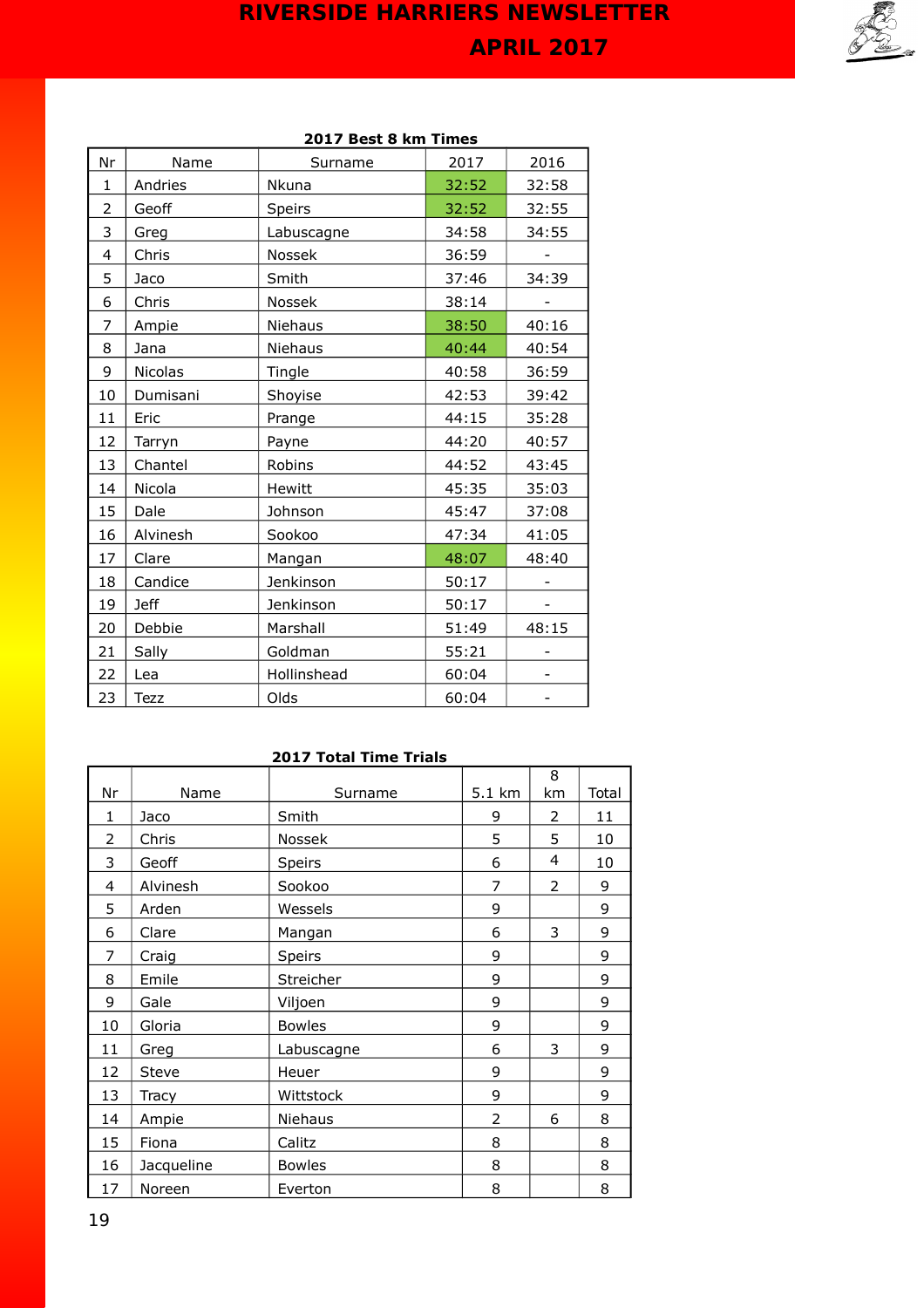| 18 | Sally       | Goldman            | 7                        | 1 | 8                                         |
|----|-------------|--------------------|--------------------------|---|-------------------------------------------|
| 19 | Simone      | Liebenberg         | 8                        |   | 8                                         |
| 20 | Candice     | Jenkinson          | $\overline{\mathbf{4}}$  | 3 | 7                                         |
| 21 | Chantel     | Robins             | 3                        | 4 | $\overline{7}$                            |
| 22 | Helen       | Marshall           | 7                        |   | 7                                         |
| 23 | Jackie      | <b>Botha</b>       | 7                        |   | $\overline{7}$                            |
| 24 | Lindsey     | Speirs             | 7                        |   | 7                                         |
| 25 | Louis       | <b>Botha</b>       | 7                        |   | $\overline{7}$                            |
| 26 | Mandy       | Skye               | 7                        |   | 7                                         |
| 27 | Robyn       | Mcnemenemey        | 7                        |   | $\overline{7}$                            |
| 28 | Tezz        | Olds               | 7                        |   | 7                                         |
| 29 | Andre       | Slabber            | 6                        |   | 6                                         |
| 30 | Andries     | Nkuna              | $\overline{2}$           | 4 | 6                                         |
| 31 | Asanda      | Sigodi             | 6                        |   | 6                                         |
| 32 | Baron       | Combrinck          | 6                        |   | 6                                         |
| 33 | Debbie      | Marshall           | $\overline{\mathbf{4}}$  | 2 | 6                                         |
| 34 | Felicity    | Holbrook           | 6                        |   | 6                                         |
| 35 | Juanita     | Sutton             | $\overline{6}$           |   | $\overline{6}$                            |
|    |             |                    |                          |   |                                           |
| 36 | Neela       | Naidoo             | 6                        |   | 6                                         |
| 37 | <b>Nick</b> | Tingle             | 4                        | 2 | 6                                         |
| 38 | Scott       | Couper             | 6                        |   | 6                                         |
| 39 | Taron       | Ridsdale           | 6                        |   | 6                                         |
| 40 | Tarryn      | Payne              | 5                        | 1 | 6                                         |
| 41 | Angela      | Lardant            | 5                        |   | 5                                         |
| 42 | Dale        | Johnson            | $\overline{\mathcal{L}}$ | 1 | 5                                         |
| 43 | Eric        | Prange             | 4                        | 1 | 5                                         |
| 44 | <b>Jeff</b> | Jenkinson          | 2                        | 3 | 5                                         |
| 45 | Joelene     | Wilson             | 5                        |   | 5                                         |
| 46 | Leslie      | Ogle               | 5                        |   | 5                                         |
| 47 | Michelle    |                    | $\overline{5}$           |   | $\overline{5}$                            |
|    |             | Maharaj            |                          |   |                                           |
| 48 | Mike        | Lock               | $\mathsf S$              |   | 5                                         |
| 49 | Rob         | Goldman            | 5                        |   | 5                                         |
| 50 | Taryn       | Mundell            | 5                        |   | 5                                         |
| 51 | Andrew      | Perkins            | $\overline{\mathbf{4}}$  |   | $\overline{\mathbf{4}}$                   |
| 52 | Christo     | Janse van Rensburg | 4                        |   | $\overline{\mathbf{4}}$                   |
| 53 | Ingrid      | Knott              | $\overline{\mathbf{4}}$  |   | $\overline{\mathbf{4}}$                   |
| 54 | Jaco        | van Schalkwyk      | 4                        |   | $\overline{\mathbf{4}}$                   |
| 55 | Jane        | Stott              | $\overline{\mathbf{4}}$  |   | $\overline{\mathbf{4}}$                   |
| 56 | Keith       | Calitz             | 4                        |   | $\overline{\mathbf{4}}$                   |
| 57 | Krystel     | Terblanche         | $\overline{\mathbf{4}}$  |   | $\overline{\mathbf{4}}$                   |
| 58 | Lea         | Hollinshead        | $\frac{4}{4}$            |   | $\overline{\mathbf{4}}$<br>$\overline{4}$ |
| 59 | Lee-Anne    | Lock               |                          |   |                                           |
|    |             |                    |                          |   |                                           |
| 60 | Rob         | Scholtz            | $\overline{\mathbf{4}}$  |   | $\overline{4}$                            |
| 61 | Simone      | Hoffe              | 4                        |   | $\overline{\mathbf{4}}$                   |
| 62 | Ayathola    | Mdlalose           | 3                        |   | 3                                         |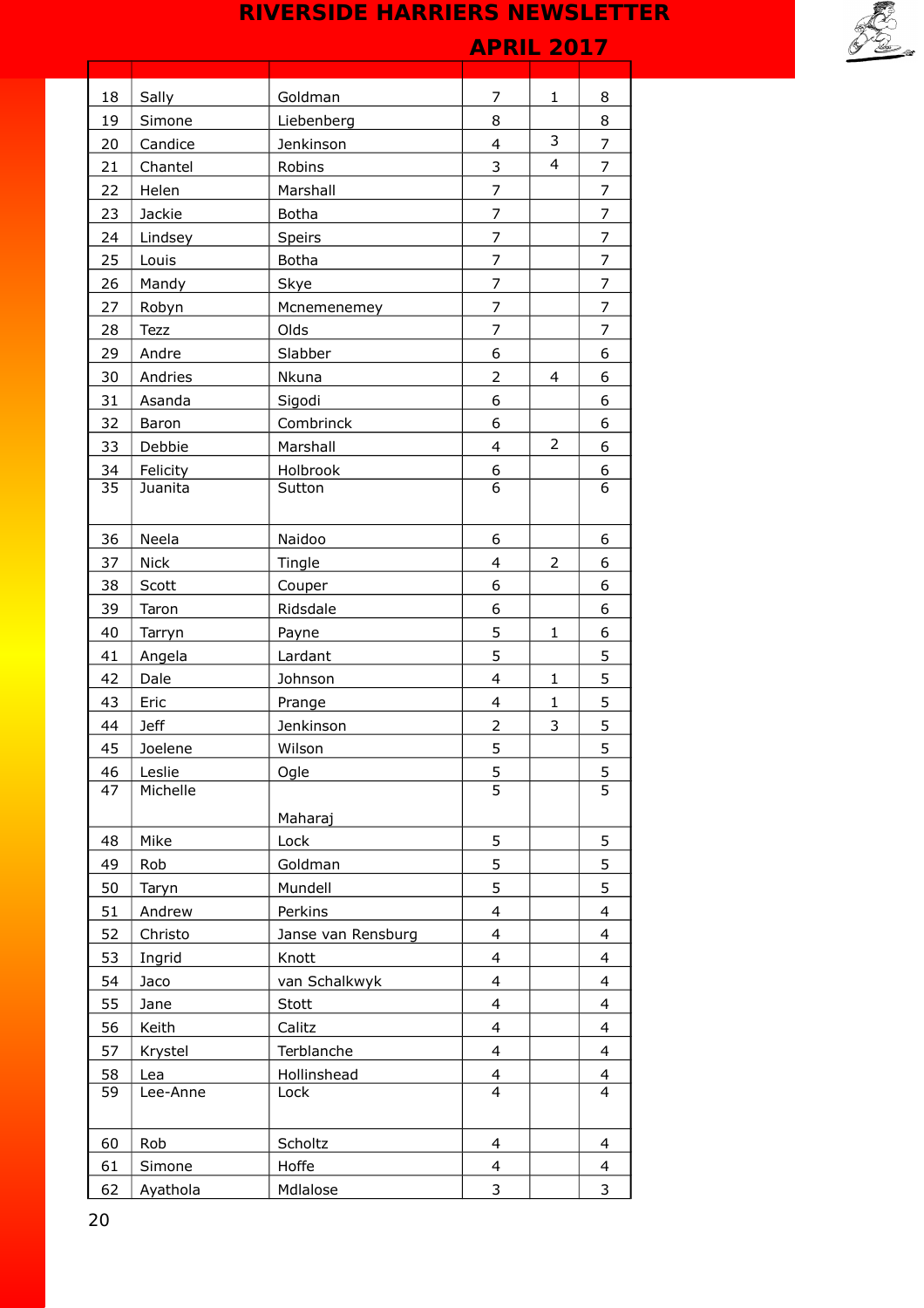| 63  | <b>Brad</b>   | Rochat              | 3                                |                | 3              |
|-----|---------------|---------------------|----------------------------------|----------------|----------------|
| 64  | <b>Brent</b>  | Payne               | 3                                |                | 3              |
| 65  | <b>Brett</b>  | Ward                | 3                                |                | 3              |
| 66  | Bronwyn       | Kirk                | 3                                |                | 3              |
| 67  | Di            | Ching               | 3                                |                | 3              |
| 68  | Jana          | Niehaus             | $\mathbf{1}$                     | $\overline{2}$ | 3              |
| 69  | Janine        | Fokkens             | 3                                |                | 3              |
| 70  | Karen         | Mordechai-Jones     | 3                                |                | 3              |
| 71  |               | Mackintosh          | $\overline{3}$                   |                | $\overline{3}$ |
|     | Keswyn        |                     |                                  |                |                |
| 72  | Kim           | Robinson            | 3                                |                | 3              |
| 73  | Ntsakisi      | Malabie             | 3                                |                | 3              |
| 74  | Robin         | Kotze               | 3                                |                | 3              |
| 75  | Sarah         | Malherbe            | 3                                |                | 3              |
| 76  | Andrea        | Moroney             | $\mathbf 2$                      |                | 2              |
| 77  | Angie         | Potgieter           | $\overline{2}$                   |                | $\overline{2}$ |
| 78  | Arjun         | Mathur              | $\overline{2}$                   |                | 2              |
| 79  | Cari          | Dickerson           | $\overline{2}$                   |                | $\overline{2}$ |
| 80  | Chris         | Hewitt              | $\mathbf 2$                      |                | 2              |
| 81  | Claire        | Kotze               | $\overline{2}$                   |                | $\overline{2}$ |
| 82  | Craig         | Speirs              |                                  |                | $\overline{2}$ |
| 83  | Dave          | Elliott             | $\frac{2}{2}$                    |                | $\overline{2}$ |
|     |               |                     |                                  |                |                |
| 84  | Dawid         | Cronje              | $\overline{2}$                   |                | 2              |
| 85  | Dick          | Whittington         | $\overline{2}$                   |                | $\overline{2}$ |
| 86  | Dumisani      | Shoyise             | $\mathbf{1}$                     | 1              | $\overline{2}$ |
| 87  | Elsie         | Du Buisson          | $\overline{2}$                   |                | $\overline{2}$ |
| 88  | Heather       | Speirs              | $\mathbf 2$                      |                | $\overline{2}$ |
| 89  | Janis         | Nicholls            | $\overline{2}$                   |                | $\overline{2}$ |
| 90  | Karen         | Hewitt              | $\overline{2}$                   |                | 2              |
| 91  | Kate          | Rich                | $\overline{2}$                   |                | $\overline{2}$ |
| 92  | Laura         | Tschirpig           | $\overline{2}$                   |                | $\overline{2}$ |
| 93  | Lynn          | Wallis              | $\overline{2}$                   |                | $\overline{2}$ |
| 94  | Mazda (Sitho) | Makhaye             |                                  |                | $\overline{2}$ |
| 95  | Nicole        | Hadiaris            | $\overline{2}$<br>$\overline{2}$ |                | $\overline{2}$ |
|     |               |                     |                                  |                |                |
| 96  | Nolan         | Shaw                | $\overline{2}$                   |                | $\overline{2}$ |
| 97  | Rose          | Whittington         | $\overline{2}$                   |                | $\overline{2}$ |
| 98  | Shan          | McClelland          | $\overline{2}$                   |                | $\overline{2}$ |
| 99  | Tracy         | Blakeway            | $\overline{2}$                   |                | $\overline{2}$ |
| 100 | Alex          | Jones               | $\mathbf 1$                      |                | $\mathbf{1}$   |
| 101 | Alison        | Chadwick            | $\mathbf 1$                      |                | $\mathbf{1}$   |
| 102 | Ann           | Turner              | $\mathbf 1$                      |                | $\mathbf{1}$   |
| 103 | Cathy         | Coates              | $\mathbf 1$                      |                | $\mathbf{1}$   |
| 104 |               |                     | $\mathbf 1$                      |                | $\mathbf{1}$   |
|     | Craig         | Peacock<br>Nicholls |                                  |                |                |
| 105 | Dave          |                     | $\mathbf{1}$                     |                | $\mathbf{1}$   |
| 106 | Ellie         | Gillies             | $\mathbf 1$                      |                | $\mathbf{1}$   |
| 107 | Janie         | Mamarot             | $\mathbf{1}$                     |                | $\mathbf{1}$   |